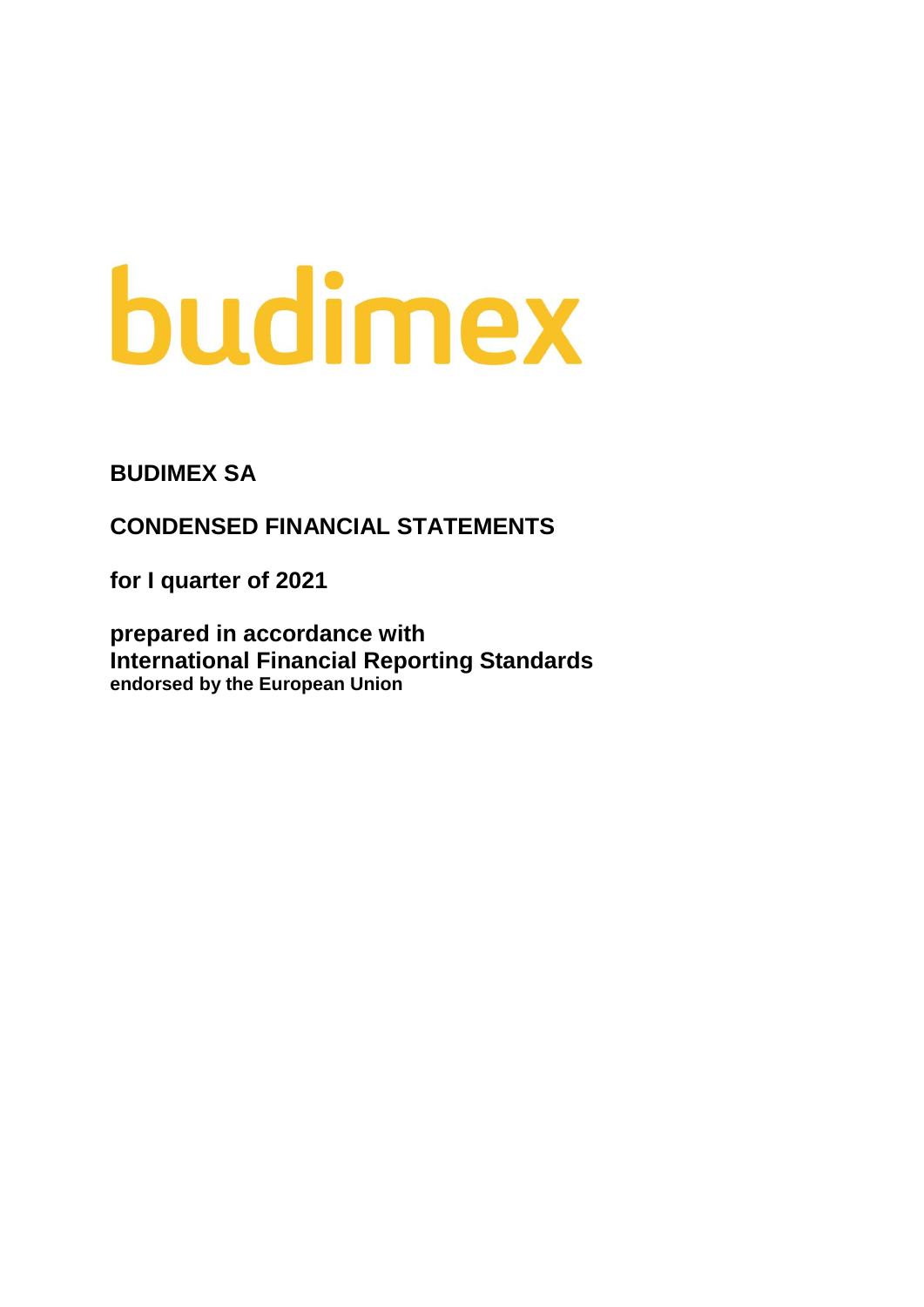

#### **Table of contents**

| 1 <sub>1</sub> |                                                                                                           |  |
|----------------|-----------------------------------------------------------------------------------------------------------|--|
| 2.             |                                                                                                           |  |
| 2.1.           |                                                                                                           |  |
| 2.2.           |                                                                                                           |  |
| 2.3.           |                                                                                                           |  |
| 3.             | Net sales of finished goods and services, selling expenses, administrative expenses and profitability  11 |  |
| 4.             |                                                                                                           |  |
| 5.             |                                                                                                           |  |
| 6.             |                                                                                                           |  |
| 7.             |                                                                                                           |  |
| 8.             |                                                                                                           |  |
| 9.             | Description of significant achievements or failures of Budimex SA in the I quarter of 2021, key events    |  |
|                |                                                                                                           |  |
| 10.            | Proceedings pending as at 31 March 2021 before court, competent arbitration body or any public            |  |
|                |                                                                                                           |  |
| 11.            |                                                                                                           |  |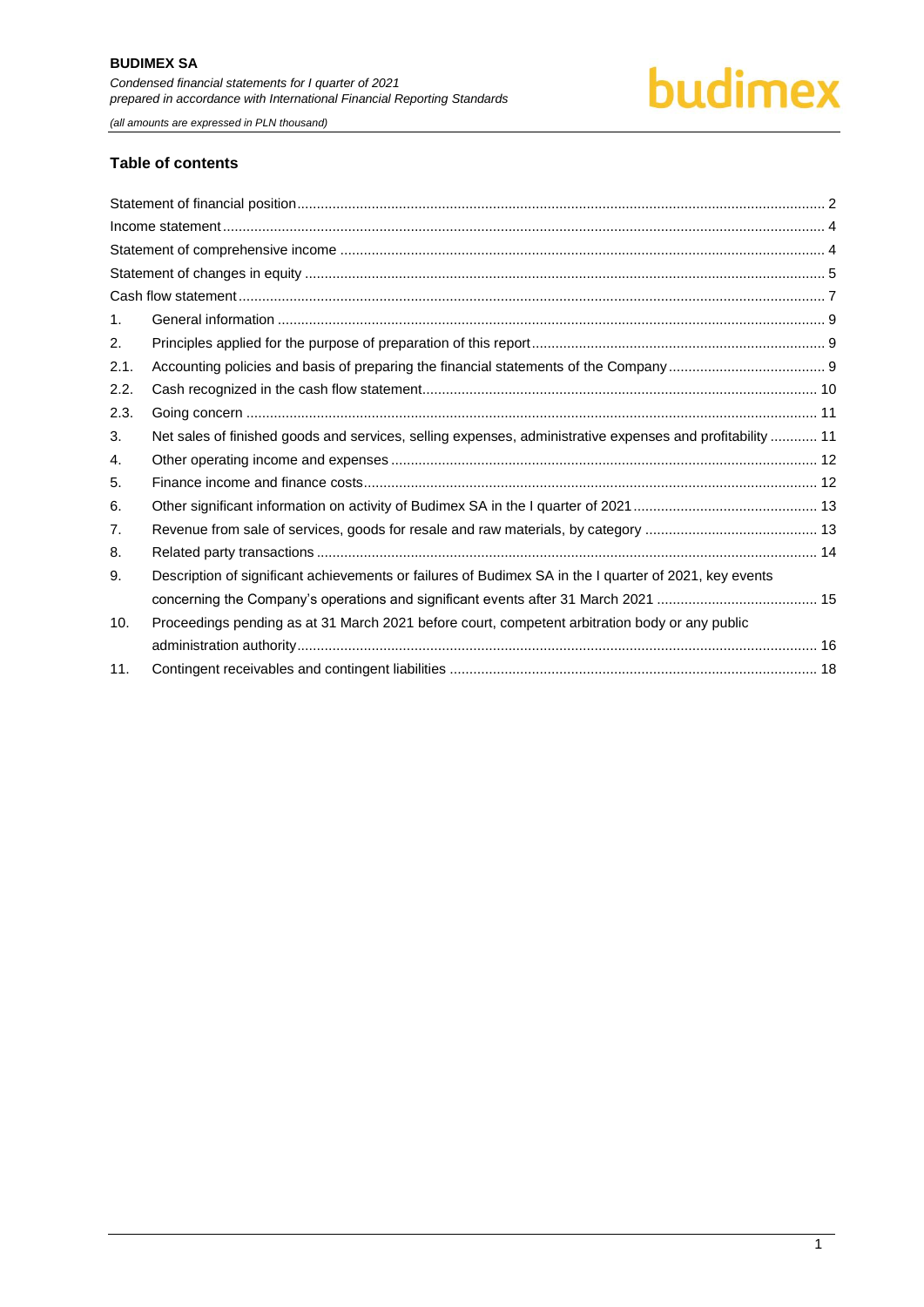

### <span id="page-2-0"></span>**Statement of financial position**

| <b>ASSETS</b>                         | <b>31 March 2021</b><br>unaudited | 31 December 2020<br>audited |
|---------------------------------------|-----------------------------------|-----------------------------|
| Non-currents assets (long-term)       |                                   |                             |
| Property, plant and equipment         | 221 402                           | 226 165                     |
| Intangible assets                     | 35 455                            | 36 177                      |
| Investments in subsidiaries           | 377 230                           | 1 047 419                   |
| Investments in associates             | 191                               | 191                         |
| Investments in other entities         | 3 2 6 6                           | 3 2 6 6                     |
| Other financial assets                | 1855                              | 1 7 7 3                     |
| Trade and other receivables           | 27 5 21                           | 27 944                      |
| Retentions for construction contracts | 82 300                            | 84 551                      |
| Deferred tax assets                   | 527 942                           | 497 680                     |
| Total non-current assets (long-term)  | 1 277 162                         | 1925 166                    |
| <b>Current assets</b>                 |                                   |                             |
| Inventories                           | 462 342                           | 423 874                     |
| Trade and other receivables           | 596 226                           | 795 674                     |
| Retentions for construction contracts | 45 912                            | 40 756                      |
| Valuation of construction contracts   | 544 909                           | 580 227                     |
| Other financial assets                | 17 163                            | 1 3 9 6                     |
| Cash and cash equivalents             | 2 124 015                         | 1 648 390                   |
| Total current assets (short-term)     | 3790567                           | 3 490 317                   |
| Non-current assets held for sale      | 717 519                           |                             |
| <b>TOTAL ASSETS</b>                   | 5785248                           | 5 415 483                   |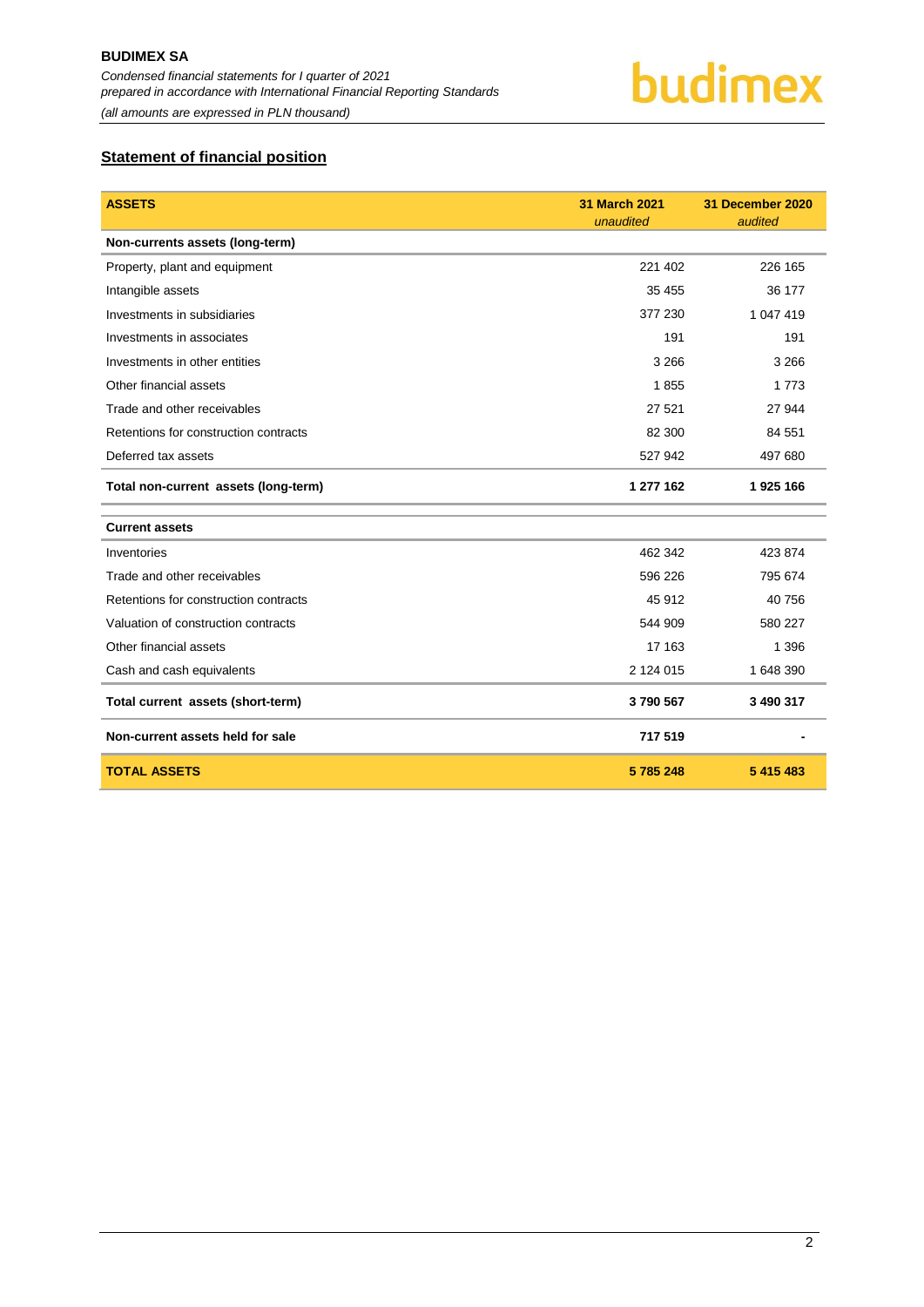*Condensed financial statements for I quarter of 2021 prepared in accordance with International Financial Reporting Standards (all amounts are expressed in PLN thousand)*

budimex

#### **Statement of financial position (cont.)**

| <b>EQUITY AND LIABILITIES</b>                           | 31 March 2021<br>unaudited | 31 December 2020<br>audited |
|---------------------------------------------------------|----------------------------|-----------------------------|
| <b>Equity</b>                                           |                            |                             |
| <b>Issued capital</b>                                   | 145 848                    | 145 848                     |
| Share premium                                           | 80 199                     | 80 199                      |
| Other reserves                                          | 49 993                     | 49 993                      |
| Cumulative translation differences                      | 4910                       | 5998                        |
| Retained earnings                                       | 808 310                    | 588 020                     |
| <b>Total equity</b>                                     | 1 089 260                  | 870 058                     |
| <b>Liabilities</b>                                      |                            |                             |
| Long-term liabilities                                   |                            |                             |
| Loans, borrowings and other external sources of finance | 102 924                    | 108 191                     |
| Retentions for construction contracts                   | 221 036                    | 224 501                     |
| Provision for long-term liabilities and other charges   | 515 325                    | 507 774                     |
| Retirement benefits and similar obligations             | 14 4 76                    | 14 4 76                     |
| Other financial liabilities                             | 1 0 3 5                    |                             |
| <b>Total long-term liabilities</b>                      | 854 796                    | 854 942                     |
| <b>Short-term liabilities</b>                           |                            |                             |
| Loans, borrowings and other external sources of finance | 57 784                     | 62 266                      |
| Trade and other payables                                | 1 304 456                  | 1 161 969                   |
| Retentions for construction contracts                   | 196 026                    | 201 526                     |
| Provision for construction contract losses              | 348 449                    | 310 432                     |
| Valuation of construction contracts                     | 1 323 729                  | 1 307 913                   |
| Deferred income                                         | 348 973                    | 394 681                     |
| Provisions for current liabilities and other charges    | 214 475                    | 216 672                     |
| Current income tax payable                              | 45716                      | 33 489                      |
| Retirement benefits and similar obligations             | 1 3 0 5                    | 1 3 0 5                     |
| Other financial liabilities                             | 279                        | 230                         |
| <b>Total short-term liabilities</b>                     | 3841192                    | 3690483                     |
| <b>Total liabilities</b>                                | 4695988                    | 4 545 425                   |
| <b>TOTAL EQUITY AND LIABILITIES</b>                     | 5785248                    | 5 415 483                   |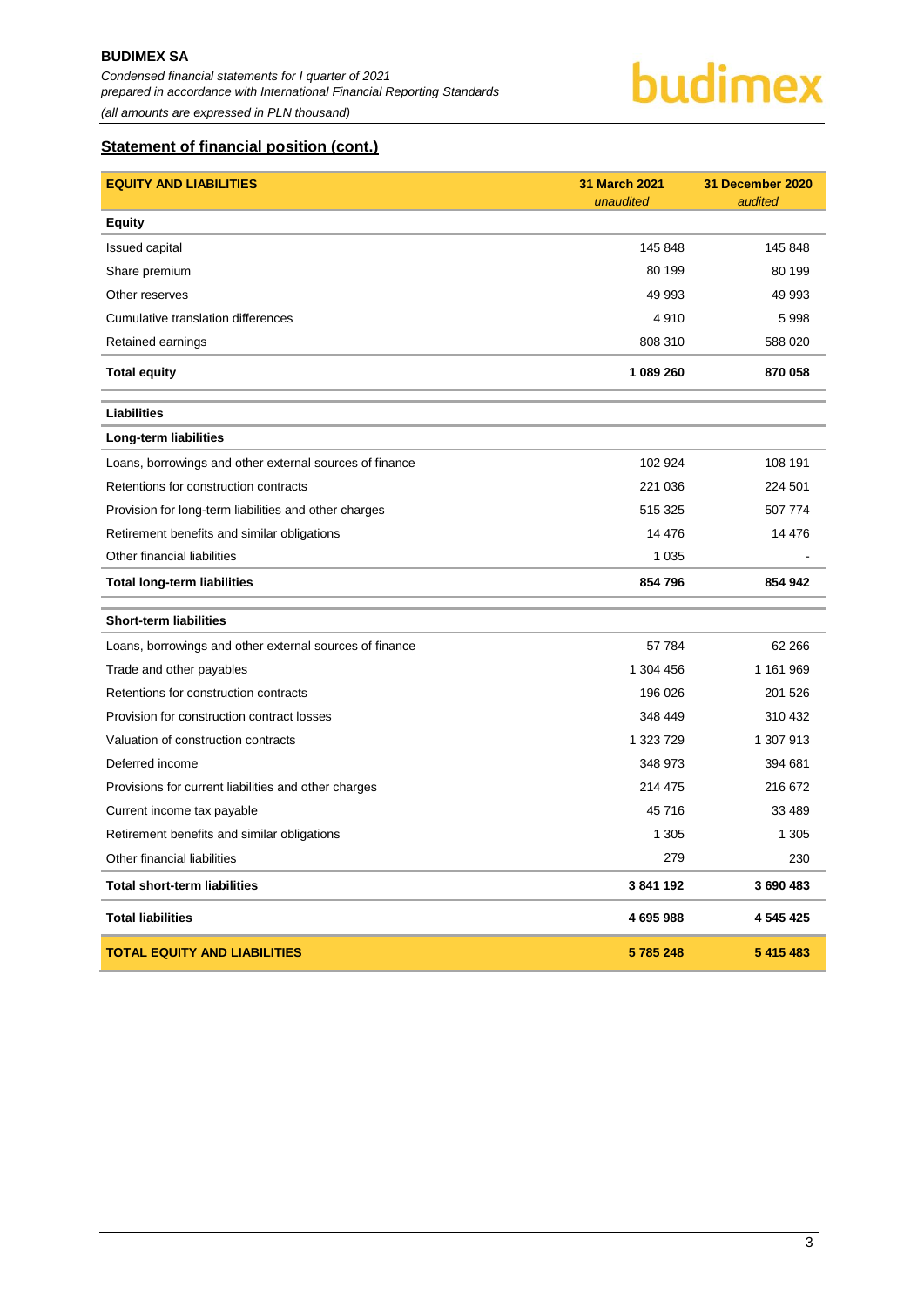#### <span id="page-4-0"></span>**Income statement**

|                                                                           |             | 3-month period ended 31 March |           |  |
|---------------------------------------------------------------------------|-------------|-------------------------------|-----------|--|
|                                                                           |             | 2021                          | 2020      |  |
|                                                                           | <b>Note</b> | unaudited                     |           |  |
| <b>Continuing operations</b>                                              |             |                               |           |  |
| Net sales of finished goods, goods for resale, raw materials and services | 3, 7        | 1 125 736                     | 1 363 923 |  |
| Cost of finished goods, goods for resale, raw materials and services sold |             | (1055338)                     | (1271524) |  |
| Gross profit on sales                                                     |             | 70 398                        | 92 399    |  |
| Selling expenses                                                          | 3           | (2694)                        | (2648)    |  |
| Administrative expenses                                                   | 3           | (51741)                       | (45934)   |  |
| Other operating income                                                    | 4           | 33 372                        | 21 234    |  |
| Other operating expenses                                                  | 4           | (4774)                        | (34 232)  |  |
| <b>Operating profit</b>                                                   |             | 44 561                        | 30 819    |  |
| Finance income                                                            | 5           | 188 260                       | 10 942    |  |
| Finance costs                                                             | 5           | (9047)                        | (8572)    |  |
| <b>Gross profit</b>                                                       |             | 223 774                       | 33 189    |  |
| Income tax                                                                | 6           | (3.484)                       | (4637)    |  |
| Net profit from continuing operations                                     |             | 220 290                       | 28 552    |  |
| Net profit for the period                                                 |             | 220 290                       | 28 552    |  |
|                                                                           |             |                               |           |  |

| Basic and diluted earnings per share attributable to the shareholders (in PLN) | 8.63 | 1.12 |
|--------------------------------------------------------------------------------|------|------|
|--------------------------------------------------------------------------------|------|------|

#### <span id="page-4-1"></span>**Statement of comprehensive income**

|                                                                                       | 3-month period ended 31 March |         |  |
|---------------------------------------------------------------------------------------|-------------------------------|---------|--|
|                                                                                       | 2021                          | 2020    |  |
|                                                                                       | unaudited                     |         |  |
| Net profit for the period                                                             | 220 290                       | 28 5 52 |  |
| Other comprehensive income for the period, which:                                     |                               |         |  |
| Items to be reclassified to profit or loss upon satisfaction of certain conditions: : |                               |         |  |
| Cumulative translation differences                                                    | (1088)                        | 1 0 8 3 |  |
| Deferred tax related to components of other comprehensive income                      |                               |         |  |
| Items not to be reclassified to profit or loss:                                       |                               |         |  |
| Actuarial gains/(losses)                                                              |                               |         |  |
| Deferred tax related to components of other comprehensive income                      |                               |         |  |
| Other comprehensive income, net of tax                                                | (1088)                        | 1083    |  |
| Total comprehensive income for the period                                             | 219 202                       | 29 635  |  |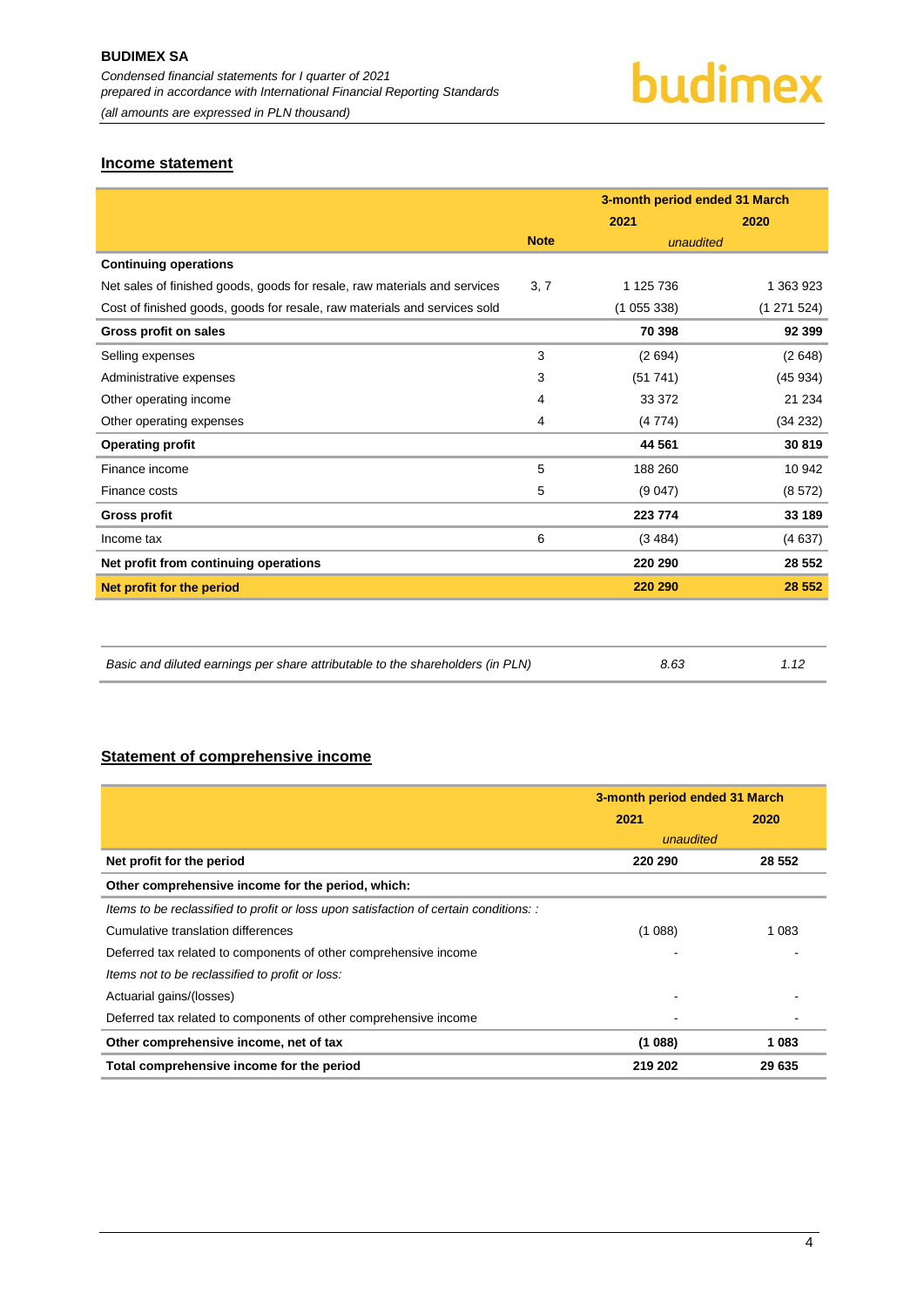*Condensed financial statements for I quarter of 2021 prepared in accordance with International Financial Reporting Standards*

*(all amounts are expressed in PLN thousand)*



#### **Statement of changes in equity**

<span id="page-5-0"></span>

|                                           | <b>Issued</b><br>capital | <b>Share</b><br>premium  | <b>Other</b><br><b>reserves</b> | <b>Cumulative</b><br>translation<br><b>differences</b> | <b>Retained</b><br>earnings | <b>Total</b><br>equity |
|-------------------------------------------|--------------------------|--------------------------|---------------------------------|--------------------------------------------------------|-----------------------------|------------------------|
|                                           |                          |                          |                                 |                                                        |                             |                        |
| Balance as at 1 January 2021<br>audited   | 145 848                  | 80 199                   | 49 993                          | 5998                                                   | 588 020                     | 870 058                |
| Profit for the period                     | $\,$ $\,$                | $\overline{\phantom{a}}$ | $\blacksquare$                  | $\overline{\phantom{a}}$                               | 220 290                     | 220 290                |
| Other comprehensive income                | $\sim$                   | $\sim$                   | $\sim$                          | (1088)                                                 | $\,$                        | (1088)                 |
| Total comprehensive income for the period | $\blacksquare$           | $\blacksquare$           | $\blacksquare$                  | (1088)                                                 | 220 290                     | 219 202                |
| Balance as at 31 March 2021<br>unaudited  | 145 848                  | 80 199                   | 49 993                          | 4 9 1 0                                                | 808 310                     | 1 089 260              |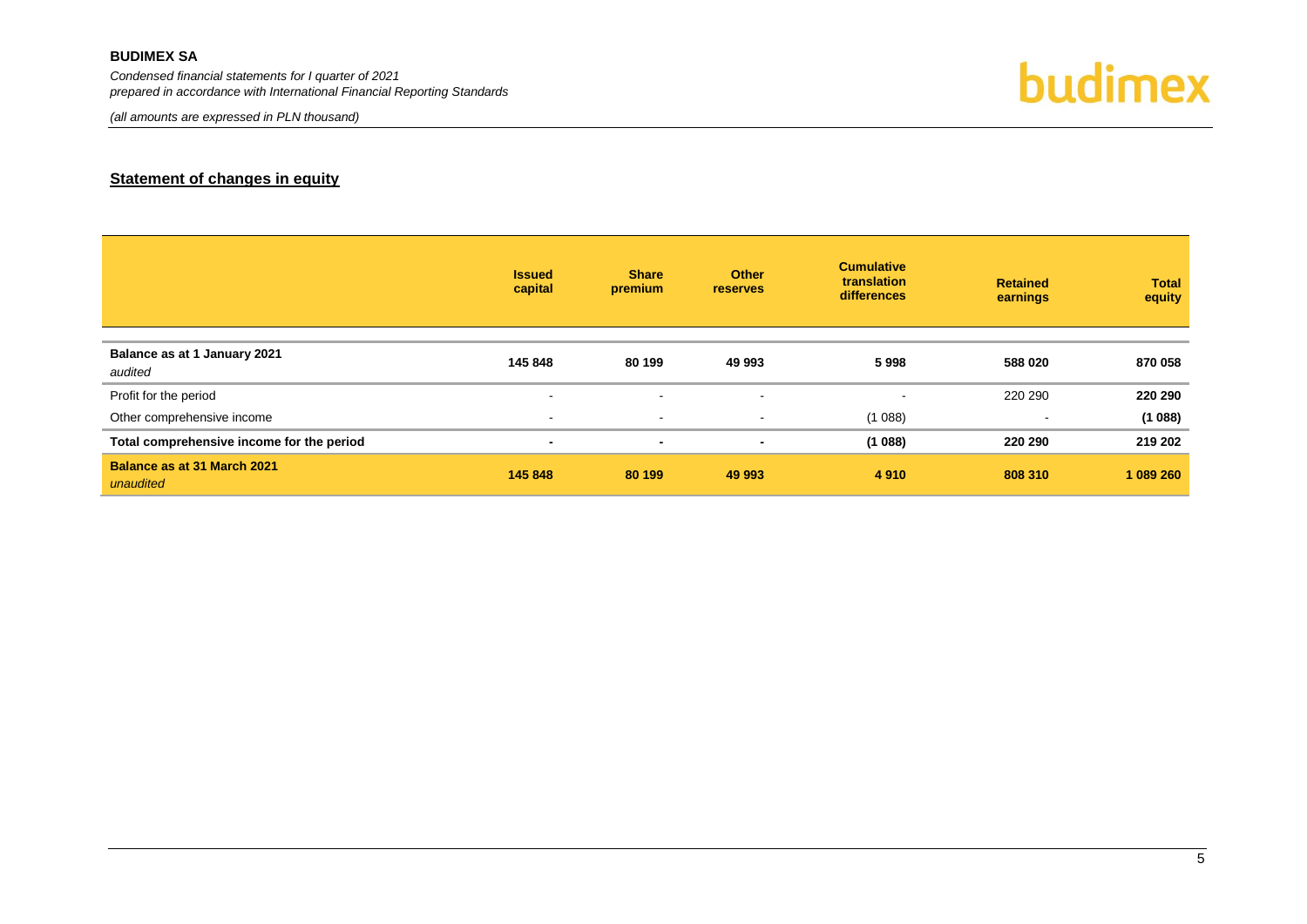*Condensed financial statements for I quarter of 2021 prepared in accordance with International Financial Reporting Standards*

*(all amounts are expressed in PLN thousand)*



#### **Statement of changes in equity (cont.)**

|                                                  | <b>Issued</b><br>capital | <b>Share</b><br>premium  | <b>Other</b><br><b>reserves</b> | <b>Cumulative</b><br>translation<br>differences | <b>Retained</b><br>earnings | <b>Total</b><br>equity |
|--------------------------------------------------|--------------------------|--------------------------|---------------------------------|-------------------------------------------------|-----------------------------|------------------------|
| Balance as at 1 January 2020<br>audited          | 145 848                  | 80 199                   | 51 165                          | 7 2 9 3                                         | 393 896                     | 678 401                |
| Profit for the period                            | $\overline{\phantom{a}}$ | $\overline{\phantom{a}}$ | $\blacksquare$                  | ٠                                               | 28 5 52                     | 28 552                 |
| Other comprehensive income                       | $\blacksquare$           | $\blacksquare$           | $\sim$                          | 1 0 8 3                                         | $\overline{\phantom{a}}$    | 1 0 8 3                |
| Total comprehensive income for the period        | $\blacksquare$           | $\blacksquare$           | $\blacksquare$                  | 1 0 8 3                                         | 28 5 52                     | 29 635                 |
| Balance as at 31 March 2020<br>unaudited         | 145 848                  | 80 199                   | 51 165                          | 8 3 7 6                                         | 422 448                     | 708 036                |
| Profit for the period                            | $\overline{\phantom{a}}$ | $\blacksquare$           | $\overline{\phantom{a}}$        | $\overline{\phantom{a}}$                        | 281 989                     | 281 989                |
| Other comprehensive income                       | $\overline{\phantom{a}}$ | $\sim$                   | (1 172)                         | (2378)                                          |                             | (3550)                 |
| Total comprehensive income for the period        | $\blacksquare$           | ۰.                       | (1172)                          | (2378)                                          | 281 989                     | 278 439                |
| <b>Dividends</b>                                 | $\blacksquare$           | $\blacksquare$           | $\sim$                          | $\blacksquare$                                  | (116 417)                   | (116 417)              |
| <b>Balance as at 31 December 2020</b><br>audited | 145 848                  | 80 199                   | 49 993                          | 5998                                            | 588 020                     | 870 058                |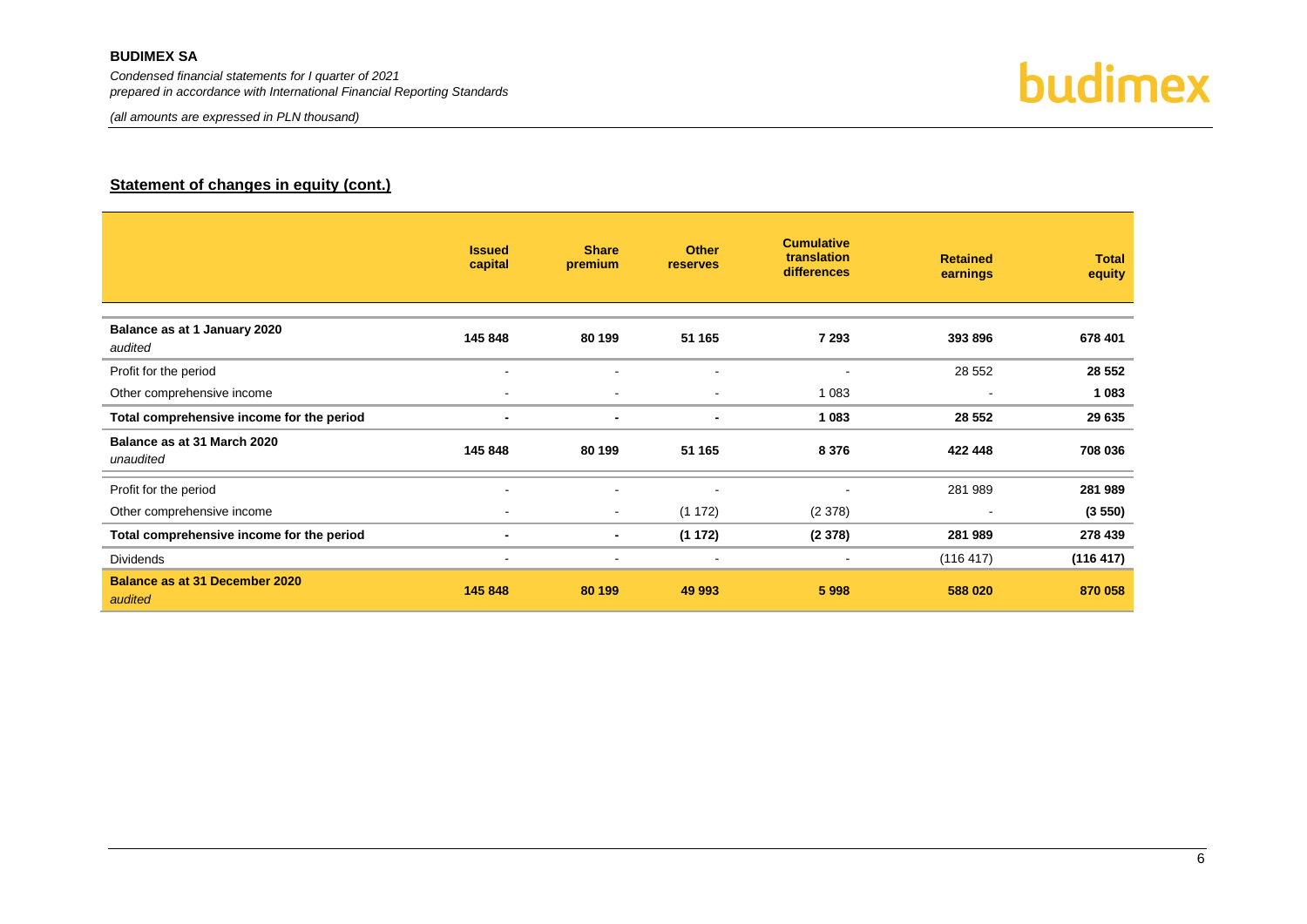*(all amounts are expressed in PLN thousand)*

### budimex

#### <span id="page-7-0"></span>**Cash flow statement**

|                                                                                                        | 3-month period ended 31 March |           |  |
|--------------------------------------------------------------------------------------------------------|-------------------------------|-----------|--|
|                                                                                                        | 2021                          | 2020      |  |
|                                                                                                        | unaudited                     |           |  |
| CASH FLOW FROM OPERATING ACTIVITIES                                                                    |                               |           |  |
| Gross profit                                                                                           | 223 774                       | 33 189    |  |
| <b>Adjustments for:</b>                                                                                |                               |           |  |
| Depreciation/ amortization                                                                             | 20 703                        | 18 634    |  |
| Foreign exchange (gains)/ losses                                                                       | (75)                          | (4683)    |  |
| Interest and shares in profits (dividends)                                                             | (186 556)                     | (2771)    |  |
| (Profit)/ loss on disposal of investments                                                              | (100)                         | (209)     |  |
| Change in valuation of derivative financial instruments                                                | 1 2 5 1                       | (2500)    |  |
| Change in provisions and liabilities arising from retirement benefits and similar<br>obligations       | 5 3 5 4                       | 40 100    |  |
| Other adjustments                                                                                      | (1098)                        | 1 1 2 7   |  |
| Operating profit before changes in working capital                                                     | 63 253                        | 82 887    |  |
| Change in receivables and retentions for construction contracts                                        | 198 827                       | 244 164   |  |
| Change in inventories                                                                                  | (38 468)                      | (14812)   |  |
| Change in retentions for construction contracts and in liabilities, except for<br>loans and borrowings | 123 547                       | (23 432)  |  |
| Change in valuation of construction contracts and provision for construction<br>contract losses        | 89 151                        | (117 408) |  |
| Change in deferred income                                                                              | (45708)                       | 94 532    |  |
| Change in cash and cash equivalents of restricted use                                                  | (39736)                       | (16304)   |  |
| Cash from operating activities                                                                         | 350 866                       | 249 627   |  |
| Income tax paid                                                                                        | (21 519)                      | (10278)   |  |
| <b>NET CASH FROM OPERATING ACTIVITIES</b>                                                              | 329 347                       | 239 349   |  |
| <b>CASH FLOW FROM INVESTING ACTIVITIES</b>                                                             |                               |           |  |
| Sale of intangible assets and tangible fixed assets                                                    | 111                           | 832       |  |
| Purchase of intangible assets and tangible fixed assets                                                | (10234)                       | (4994)    |  |
| Purchase of shares in related entities                                                                 | (47330)                       |           |  |
| Acquisition of bonds issued by banks                                                                   |                               | (134 392) |  |
| Proceeds from bonds issued by banks                                                                    |                               | 119 588   |  |
| Dividend received                                                                                      | 187 212                       |           |  |
| Loans granted                                                                                          | (60 000)                      |           |  |
| Repayment of loans granted                                                                             | 44 000                        | 43        |  |
| Interest received                                                                                      | 53                            | 4 041     |  |
| Deposit received for the future sale of a subsidiary                                                   | 10 000                        |           |  |
| <b>NET CASH FROM/ (USED IN) INVESTING ACTIVITIES</b>                                                   | 123 812                       | (14882)   |  |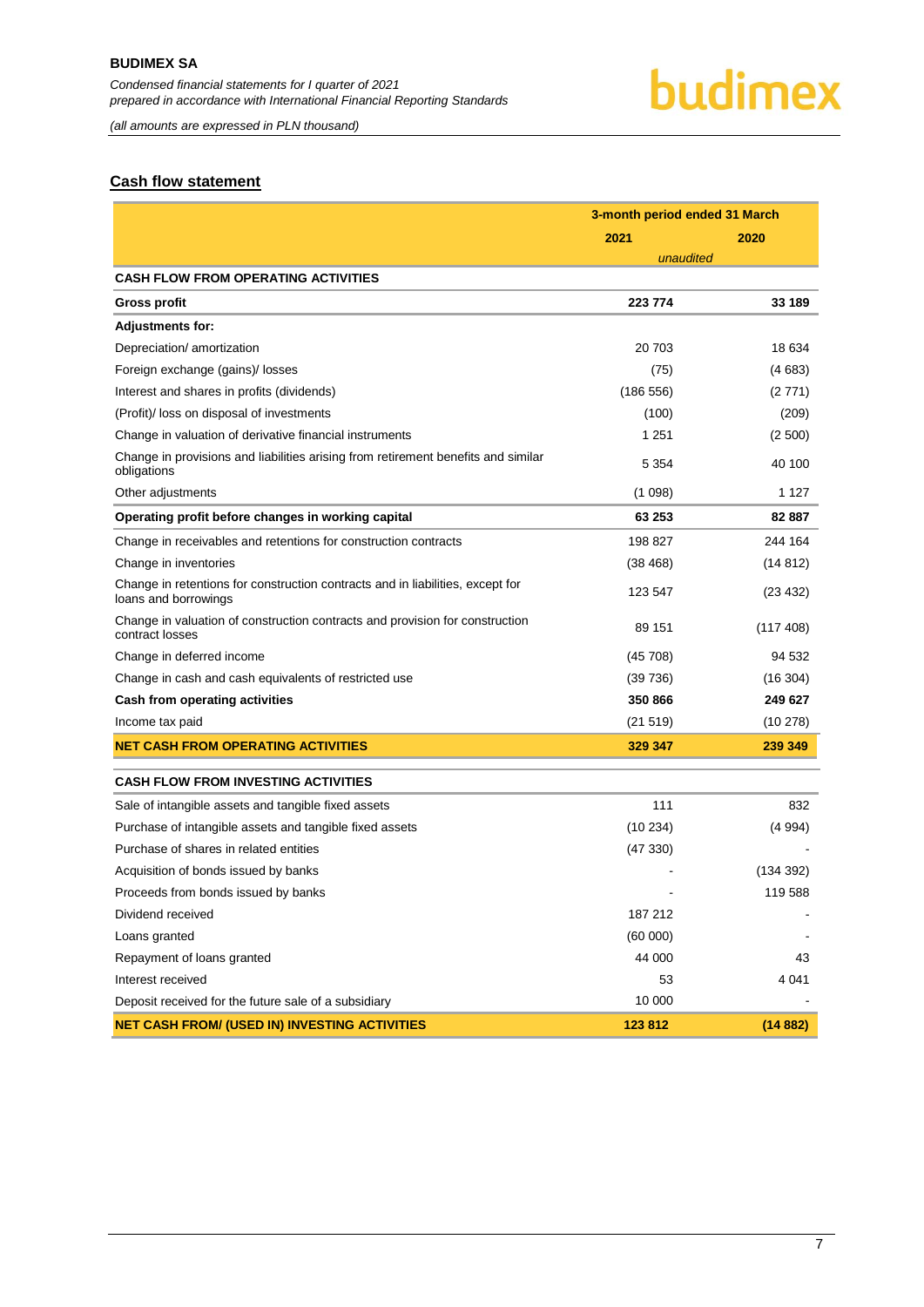*(all amounts are expressed in PLN thousand)*

#### **Cash flow statement (cont.)**

|                                                                        | 3-month period ended 31 March |           |  |
|------------------------------------------------------------------------|-------------------------------|-----------|--|
|                                                                        | 2021                          | 2020      |  |
|                                                                        | unaudited                     |           |  |
| <b>CASH FLOW FROM FINANCING ACTIVITIES</b>                             |                               |           |  |
| Payment of finance lease liabilities                                   | (16936)                       | (14675)   |  |
| Interest paid                                                          | (724)                         | (1052)    |  |
| <b>NET CASH (USED IN) FINANCING ACTIVITIES</b>                         | (17660)                       | (15 727)  |  |
| <b>NET CHANGE IN CASH AND CASH EQUIVALENTS</b>                         | 435 499                       | 208 740   |  |
| Foreign exchange differences, net                                      | 390                           | 6 7 1 1   |  |
| CASH AND CASH EQUIVALENTS AT THE BEGINNING OF THE PERIOD<br>(note 2.2) | 1644210                       | 1 168 231 |  |
| <b>CASH AND CASH EQUIVALENTS AT THE END OF THE PERIOD (note 2.2)</b>   | 2 080 099                     | 1 383 682 |  |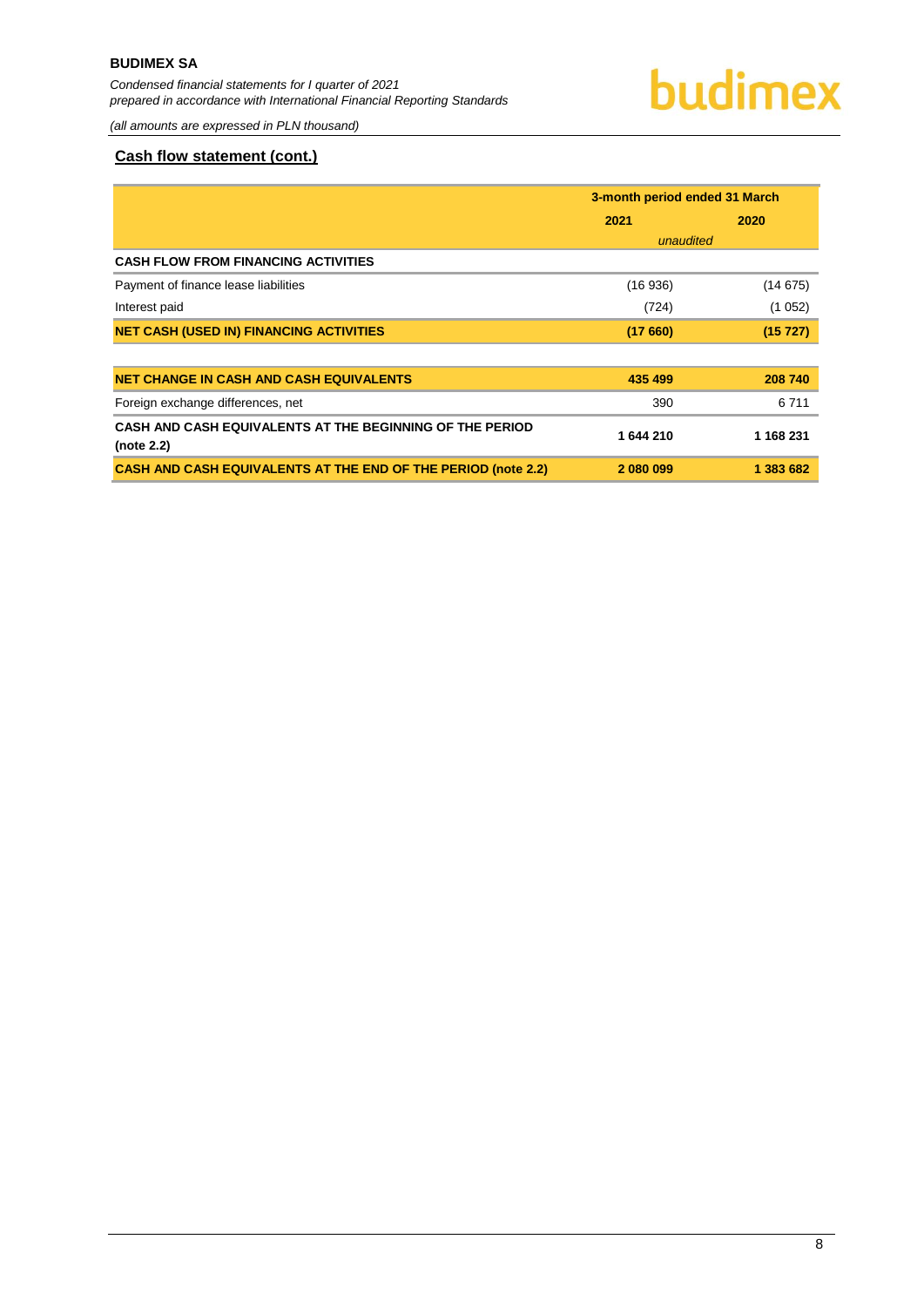#### <span id="page-9-0"></span>**1. General information**

Budimex SA (the "Company", the "Issuer") with its registered office in Warsaw, ul. Siedmiogrodzka 9, is a joint-stock company entered in the Commercial Register kept by the District Court for the capital city of Warsaw, Commercial Division XIII of the National Court Register under No. KRS 0000001764.

Budimex SA is the parent company of the Budimex Group and serves as an advisory, management and financial centre.

The Company has an unlimited period of operation.

The main areas of the Company's business activities are widely understood construction and assembly services realised in the system of general contracting at home and abroad and a limited scope of trading and production.

The Company is part of the Ferrovial Group with Ferrovial SA with its registered office in Madrid, Spain, as its parent company.

#### <span id="page-9-2"></span><span id="page-9-1"></span>**2. Principles applied for the purpose of preparation of this report**

#### **2.1. Accounting policies and basis of preparing the financial statements of the Company**

These condensed financial statements were prepared in accordance with IAS 34 "Interim Financial Reporting" and appropriate accounting standards applicable for preparation of the interim financial statements adopted by the European Union issued and effective when preparing the interim financial statements applying the same principles for the current and comparable period. Details of accounting policies adopted by the Company were described in the financial statements of the Company for the year ended 31 December 2020, published on 25 March 2021.

As at 31 March 2021, 31 December 2020 and 31 March 2020 the Company's standalone data as part of the consortia (treated as a joint operation in accordance with IFRS 11), include also participation in assets, liabilities, revenues and costs of the following joint operations:

| <b>Joint operation</b>                      | Share in the share capital and in the number of votes |                     |                  |
|---------------------------------------------|-------------------------------------------------------|---------------------|------------------|
|                                             | 31 March<br>2021                                      | 31 December<br>2020 | 31 March<br>2020 |
| Budimex SA Cadagua SA III s.c.              | 99.90%                                                | 99.90%              | 99.90%           |
| Budimex SA Cadagua SA IV s.c.               | 99.90%                                                | 99.90%              | 99.90%           |
| Budimex SA Cadagua SA V s.c.                | 99.90%                                                | 99.90%              | 99.90%           |
| Budimex SA Ferrovial Agroman SA 2 s.c.      | 95.00%                                                | 95.00%              | 95.00%           |
| Budimex SA Sygnity SA Sp. j.                | 67.00%                                                | 67.00%              | 67.00%           |
| Budimex SA Ferrovial Construccion SA Sp. j. | 50.00%                                                | 50.00%              | 50.00%           |
| Budimex SA Tecnicas Reunidas SA Turów s.c.  | 50.00%                                                | 50.00%              | 50.00%           |
| Budimex SA Ferrovial Agroman SA s.c.        |                                                       |                     | 99.98%           |
| Budimex SA Cadagua SA II s.c.               | $\qquad \qquad \blacksquare$                          |                     | 99.90%           |
| Budimex SA Energetyka 3 Sp.j.               | $\blacksquare$                                        |                     | 50.00%           |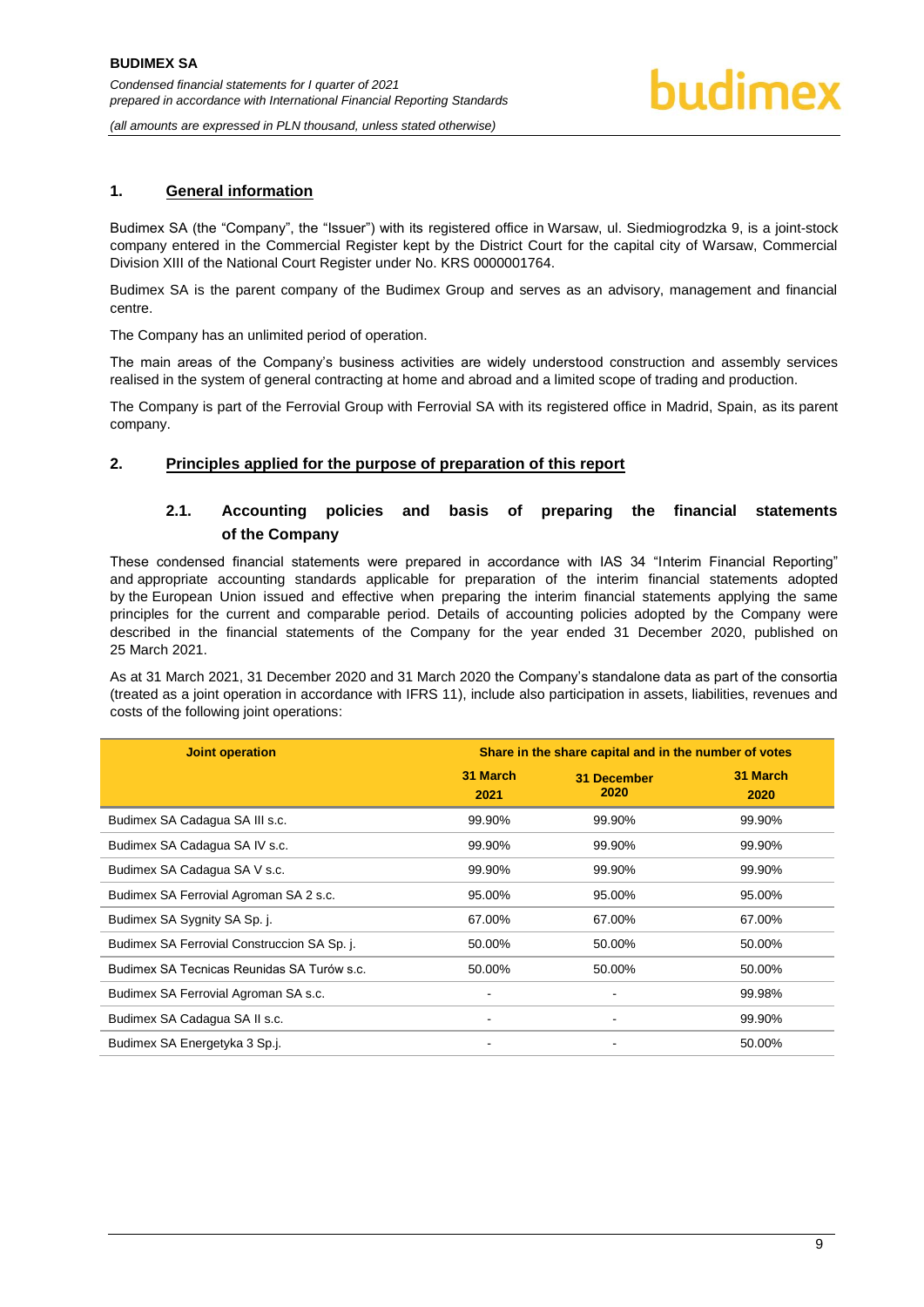*(all amounts are expressed in PLN thousand, unless stated otherwise)*

#### *Amendments to standards effective in the current period*

The Company for the first time adopted changes to standards:

- Amendments to IFRS 9, IAS 39, IFRS 7, IFRS 4 and IFRS 16 IBOR reform Phase 2,
- Amendments to IFRS 4 "Insurance contracts" Deferral of effective date of IFRS 9.

The above amendments to standards did not have a significant impact on the Company's accounting policy applied so far.

#### *Standards and Amendments to Standards adopted by the IASB, but not yet endorsed by the EU*

The IFRSs endorsed by the EU do not differ materially from regulations adopted by the International Accounting Standards Board (IASB), except for the below Standards and amendments to Standards, which as at the date of the preparation of these financial statements were not yet adopted for use:

- IFRS 14 "Regulatory Deferral Accounts" according to the decision of the European Union, standard endorsement process in its draft form will not be initiated before publication of standard's final version (effective for annual periods beginning on or after 1 January 2016),
- IFRS 17 "Insurance contracts" (effective for annual periods beginning on or after 1 January 2023),
- Amendments to IFRS 10 "Consolidated Financial Statements" and IAS 28 "Investments in Associates and Joint Ventures" – "Sale or Contribution of Assets between an Investor and its Associate or Joint Venture" – work leading to the endorsement of these changes was postponed indefinitely – the date of amendments becoming effective was indefinitely deferred by the IASB,
- Amendments to IAS 1 "Presentation of Financial Statements" "Classification of Liabilities as Current or Non-current — Deferral of Effective Date" (effective for annual periods beginning on or after 1 January 2023),
- Amendments to IFRS 3 "Business combinations", IAS 16 "Property, plant and equipment" and IAS 37 "Provisions, Contingent Liabilities and Contingent Assets" (effective for annual periods beginning on or after 1 January 2022),
- Annual Improvements to IFRSs (Cycle 2018-2020), (effective for annual periods beginning on or after 1 January 2022),
- Amendments to IAS 1 "Presentation of financial statements" and Handbook of IFRS 2: Disclosure of accounting rules and principles (effective for annual periods beginning on or after 1 January 2023),
- Amendments to IAS 8 "Accounting Policies, Changes in Accounting Estimates and Errors" (effective for annual periods beginning on or after 1 January 2023),
- Amendments to IFRS 16 "Leases": Covid-19-related rent concessions beyond 30 June 2021 (effective for annual periods beginning on or after 1 April 2021).

The above standards and amendments to standards would not have any material impact on the financial statements, had they been applied by the Company at the reporting date.

#### **2.2. Cash recognized in the cash flow statement**

<span id="page-10-0"></span>The Company recognizes cash of restricted use (including cash of the consortia in the portion attributable to other consortium members and split payment bank accounts) in the statement of financial position under cash and cash equivalents. For the purpose of the statement of cash flow – the balance of cash at the beginning and at the end of the reporting period is reduced by cash of restricted use, and its change in the statement of financial position is recognized under cash flow from operating activities.

|                                                        | 31 March<br>2021 | 31 December<br>2020 | 31 March<br>2020 |
|--------------------------------------------------------|------------------|---------------------|------------------|
| Cash recognised in the statement of financial position | 2 124 015        | 648 390             | 1414409          |
| Cash and cash equivalents of restricted use            | (43916)          | (4180)              | (30727)          |
| Cash recognised in the statement of cash flow          | 2 080 099        | 1644210             | 383 682          |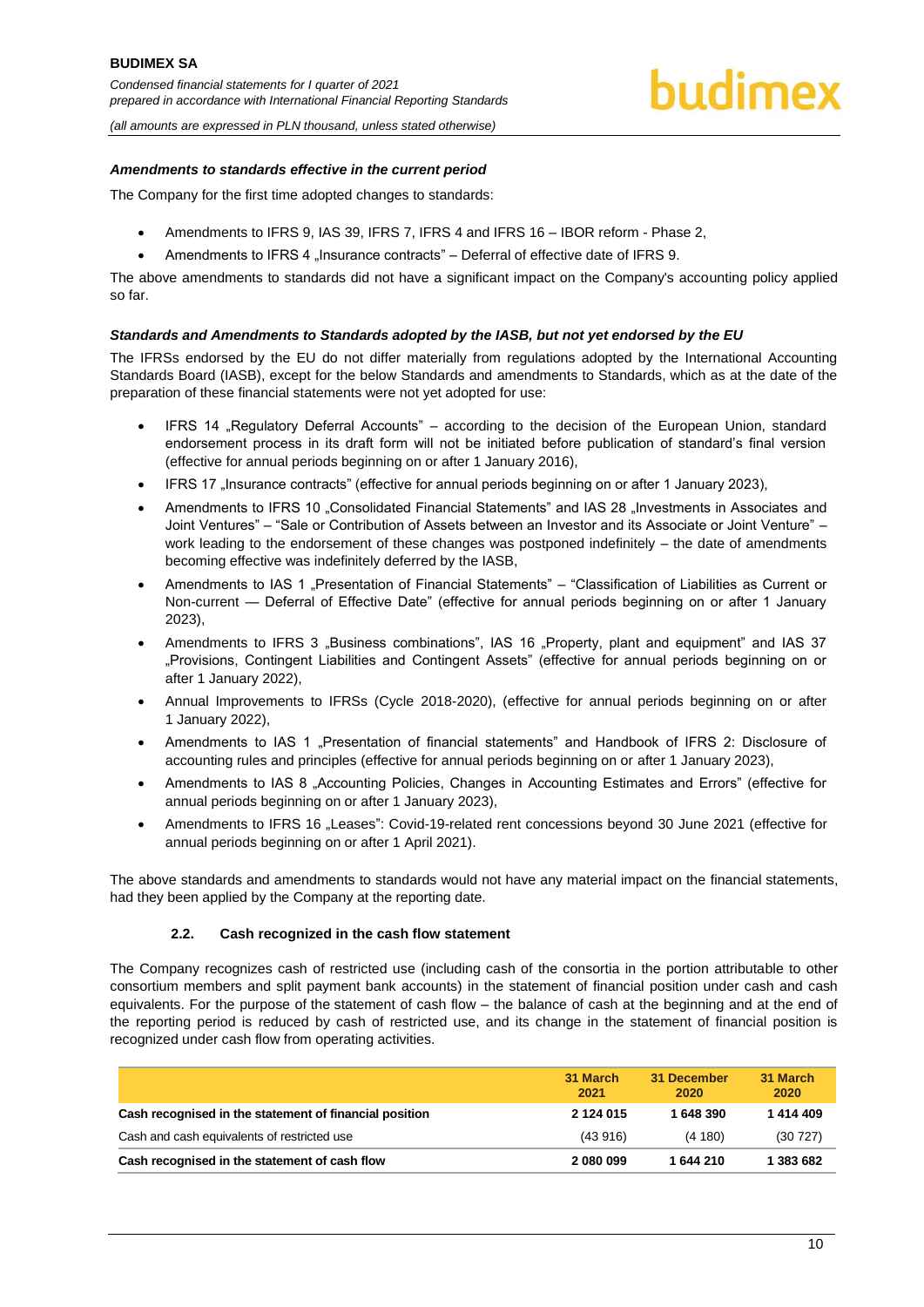#### **2.3. Going concern**

<span id="page-11-0"></span>The financial statements of the Company were prepared on the assumption that the Company will be going concern in the foreseeable future without a significant limitation in its activities. As at the date of signing the financial statements, the Management Board of the Company is not aware of any facts or circumstances that would indicate a threat to the Company's continued activities after the reporting date, due to an intended or compulsory withdrawal from or a significant limitation in its activities. COVID-19 pandemic has not had any impact on the going concern assumption of the Company.

As at 31 March 2021 the excess of the current liabilities over the current assets amounted to PLN 50 625 thousand. (excluding non-current assets held for sale). Taking into consideration good financial position of the Company related to liquidity (very high balance of cash, positive cash flows from operating activities), and high-value orders received, the Company's Management Board does not state as at the date of signing the financial statements any threat to Company's ability to continue as a going concern.

#### <span id="page-11-1"></span>**3. Net sales of finished goods and services, selling expenses, administrative expenses and profitability**

Sale of construction-assembly services in Poland is characterized by seasonality mainly connected with atmosphere conditions and the highest revenues are usually achieved in the second and third quarter, while the lowest – in the first quarter.

#### *Revenues and profitability*

|                                          | 3-month period ended |               |             |
|------------------------------------------|----------------------|---------------|-------------|
|                                          | 31 March 2021        | 31 March 2020 | Change %    |
| Net sales of finished goods and services | 1 125 736            | 1 363 923     | (17.46%)    |
| Gross profit on sales                    | 70 398               | 92 399        | $(23.81\%)$ |
| <b>Gross profitability on sales</b>      | 6.25%                | 6.77%         | (0.52 p.p.) |
| Operating profit                         | 44 561               | 30 819        | 44.59%      |
| <b>Operating profitability</b>           | 3.96%                | 2.26%         | 1.70 p.p.   |
| Gross profit                             | 223 774              | 33 189        | 574,24%     |
| <b>Gross profitability</b>               | 19.88%               | 2.43%         | 17.45 p.p.  |
| Net profit                               | 220 290              | 28 552        | 671.54%     |
| <b>Net profitability</b>                 | 19.57%               | 2.09%         | 17.48 p.p.  |

#### *Selling and administrative expenses*

<span id="page-11-2"></span>

|                                                                                           | 3-month period ended |                      |             |
|-------------------------------------------------------------------------------------------|----------------------|----------------------|-------------|
|                                                                                           | <b>31 March 2021</b> | <b>31 March 2020</b> | Change %    |
| Selling expenses                                                                          | (2694)               | (2648)               | 1.74%       |
| Administrative expenses                                                                   | (51741)              | (45934)              | 12.64%      |
| Total selling & administrative expenses                                                   | (54435)              | (48582)              | 12.05%      |
| Share of selling & administrative expenses in net<br>sales of finished goods and services | 4.84%                | 3.56%                | $1.28$ p.p. |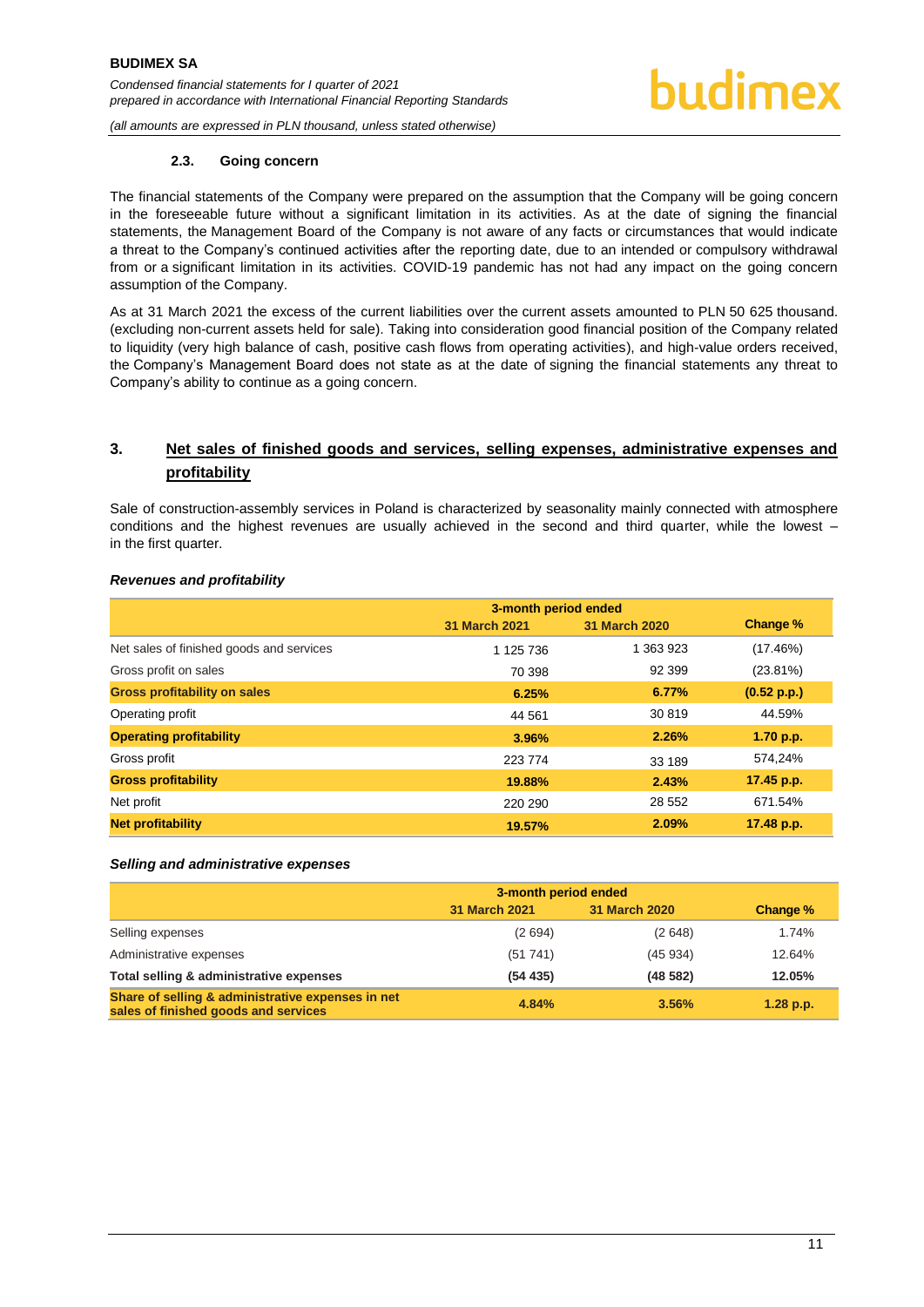### budimex

*(all amounts are expressed in PLN thousand, unless stated otherwise)*

#### **4. Other operating income and expenses**

#### *Other operating income*

|                                                        | 3-month period ended            |               |
|--------------------------------------------------------|---------------------------------|---------------|
|                                                        | 31 March 2021 <b>March 2021</b> | 31 March 2020 |
| Gains on sale of non-financial non-current assets      | 100                             | 213           |
| Subsidies received                                     | 1 2 5 3                         |               |
| Reversal of impairment write-downs against receivables | 9467                            | 1 602         |
| Reversal of provisions for penalties and sanctions     | 13 0 14                         | 7618          |
| Penalties/compensations awarded                        | 8878                            | 8 2 4 8       |
| Statute-barred liabilities written-off                 | 297                             | 469           |
| Gains on derivative financial instruments              |                                 | 2 8 0 0       |
| Other                                                  | 363                             | 284           |
| <b>Total</b>                                           | 33 372                          | 21 234        |

#### *Other operating expenses*

|                                                    | 3-month period ended |               |
|----------------------------------------------------|----------------------|---------------|
|                                                    | 31 March 2021        | 31 March 2020 |
| Impairment write-downs against receivables         | (900)                | (17 244)      |
| Compensations and liquidated damages paid          | (521)                | (2 192)       |
| Donations                                          | (426)                | (668)         |
| Creation of provisions for penalties and sanctions | (1668)               | (13 386)      |
| Creation of provisions for litigation              |                      | (671)         |
| Loss on derivative financial instruments           | (706)                |               |
| Court charges                                      | (548)                | (62)          |
| Other                                              | (5)                  | (9)           |
| <b>Total</b>                                       | (4774)               | (34 232)      |

All valued derivative instrument contracts were classified as level 2 in the fair value hierarchy. During the 3 months ended 31 March 2021 and 31 March 2020, there was no transfer between Level 1 and Level 2 of fair value measurements, and no transfer into and out of Level 3 of fair value measurement.

#### <span id="page-12-0"></span>**5. Finance income and finance costs**

#### *Finance income*

|                        | 3-month period ended |               |
|------------------------|----------------------|---------------|
|                        | 31 March 2021        | 31 March 2020 |
| <b>Dividends</b>       | 187 212              | 3 1 9 2       |
| Interest earned        | 842                  | 4978          |
| Foreign exchange gains | 206                  | 2 7 7 2       |
| <b>Total</b>           | 188 260              | 10 942        |

#### *Finance cost*

|                                                   | 3-month period ended |                      |
|---------------------------------------------------|----------------------|----------------------|
|                                                   | <b>31 March 2021</b> | <b>31 March 2020</b> |
| Cost of bank commissions and guarantees           | (7114)               | (6293)               |
| Discount of retentions for construction contracts | (1047)               | (965)                |
| Interest expense                                  | (886)                | (1302)               |
| Other                                             | ۰                    | (12)                 |
| <b>Total</b>                                      | (9047)               | (8572)               |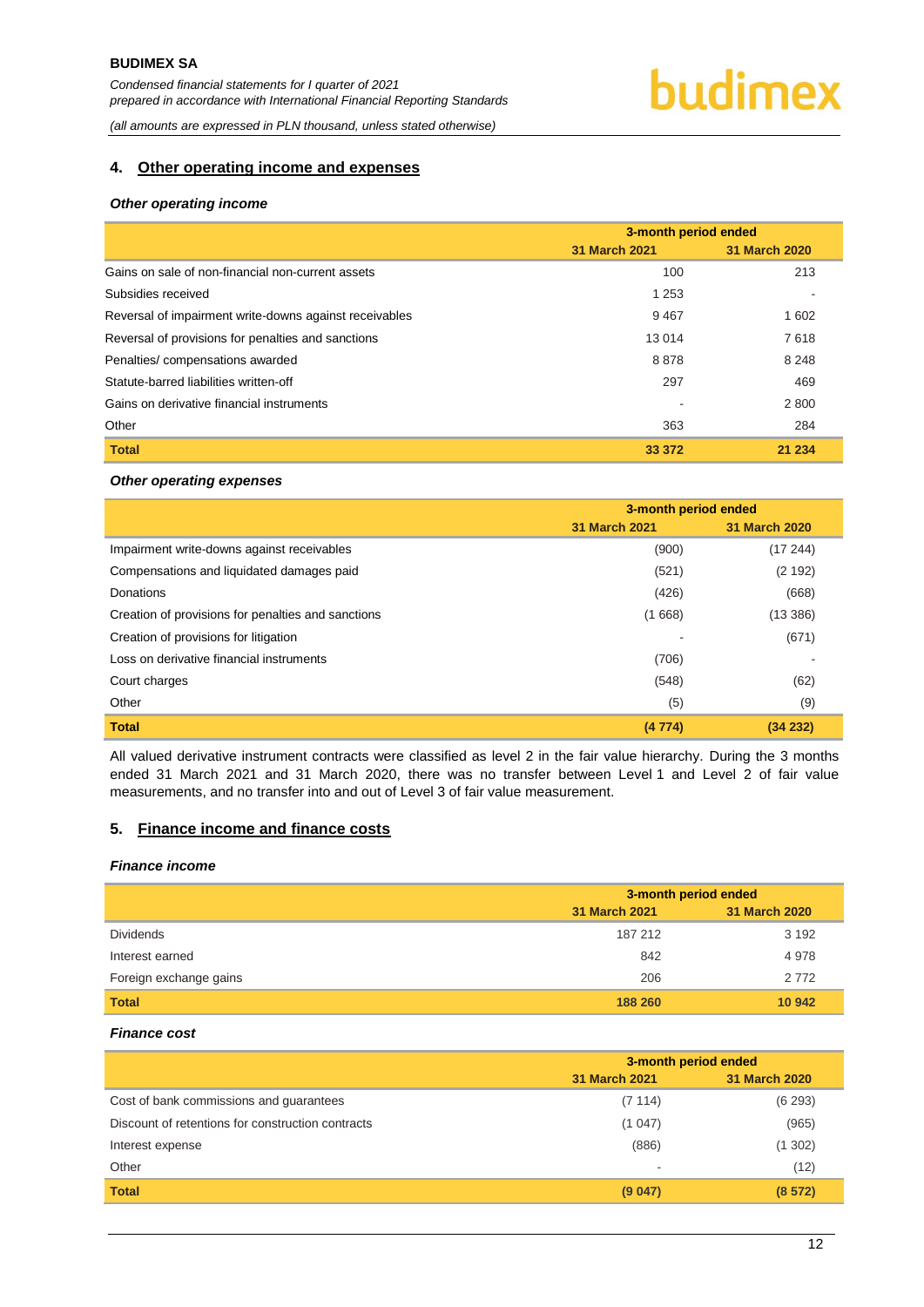

#### <span id="page-13-0"></span>**6. Other significant information on activity of Budimex SA in the I quarter of 2021**

#### *Provisions for liabilities and other charges*

|                                              | 31 March 2021 | 31 December 2020 |
|----------------------------------------------|---------------|------------------|
| Provisions for litigation                    | 31 490        | 31 489           |
| Provisions for penalties and other sanctions | 112 151       | 124 489          |
| Provisions for warranty repairs              | 586 159       | 568 468          |
| <b>Total</b>                                 | 729 800       | 724 446          |
| of which:                                    |               |                  |
| - long-term                                  | 515 325       | 507 774          |
| - short-term                                 | 214 475       | 216 672          |

#### *Income tax in the profit and loss statement*

|                                             | 3-month period ended |               |
|---------------------------------------------|----------------------|---------------|
|                                             | 31 March 2021        | 31 March 2020 |
| Income $tax - current$                      | (33746)              | (42017)       |
| Income tax - deferred                       | 30 26 2              | 37 380        |
| Income tax in the profit and loss statement | (3, 484)             | (4637)        |

#### *Other information*

|                                                                                                                         | 3-month period ended |               |
|-------------------------------------------------------------------------------------------------------------------------|----------------------|---------------|
|                                                                                                                         | 31 March 2021        | 31 March 2020 |
| Value of property, plant and equipment, investment property and intangible<br>assets purchased or started to be leased: | 15 2 69              | 13 4 54       |
| - of which: plant and machinery                                                                                         | 5431                 | 3 3 2 6       |

The Company had no contractual obligations for the purchase of property, plant and equipment as at 31 March 2021, while as at 31 December 2020 contractual obligations related to the cash contribution to the capital of the newly established company and for the purchase of property, plant and equipment amounted to PLN 4 546 thousand.

#### <span id="page-13-1"></span>**7. Revenue from sale of services, goods for resale and raw materials, by category**

In the first quarter of 2021 and 2020 net sales of services, goods for resale and raw materials, by type of good or service, were as follows:

| <b>Product/service type</b>                                                    | 3-month period ended |               |
|--------------------------------------------------------------------------------|----------------------|---------------|
|                                                                                | 31 March 2021        | 31 March 2020 |
| Sales of construction and assembly services                                    | 1 117 450            | 1 359 821     |
| Sales of other services                                                        | 7 105                | 2668          |
| Sales of goods for resale and raw materials                                    | 1 1 8 1              | 1 4 3 4       |
| Total sales of finished goods, goods for resale, raw<br>materials and services | 1 125 736            | 1 363 923     |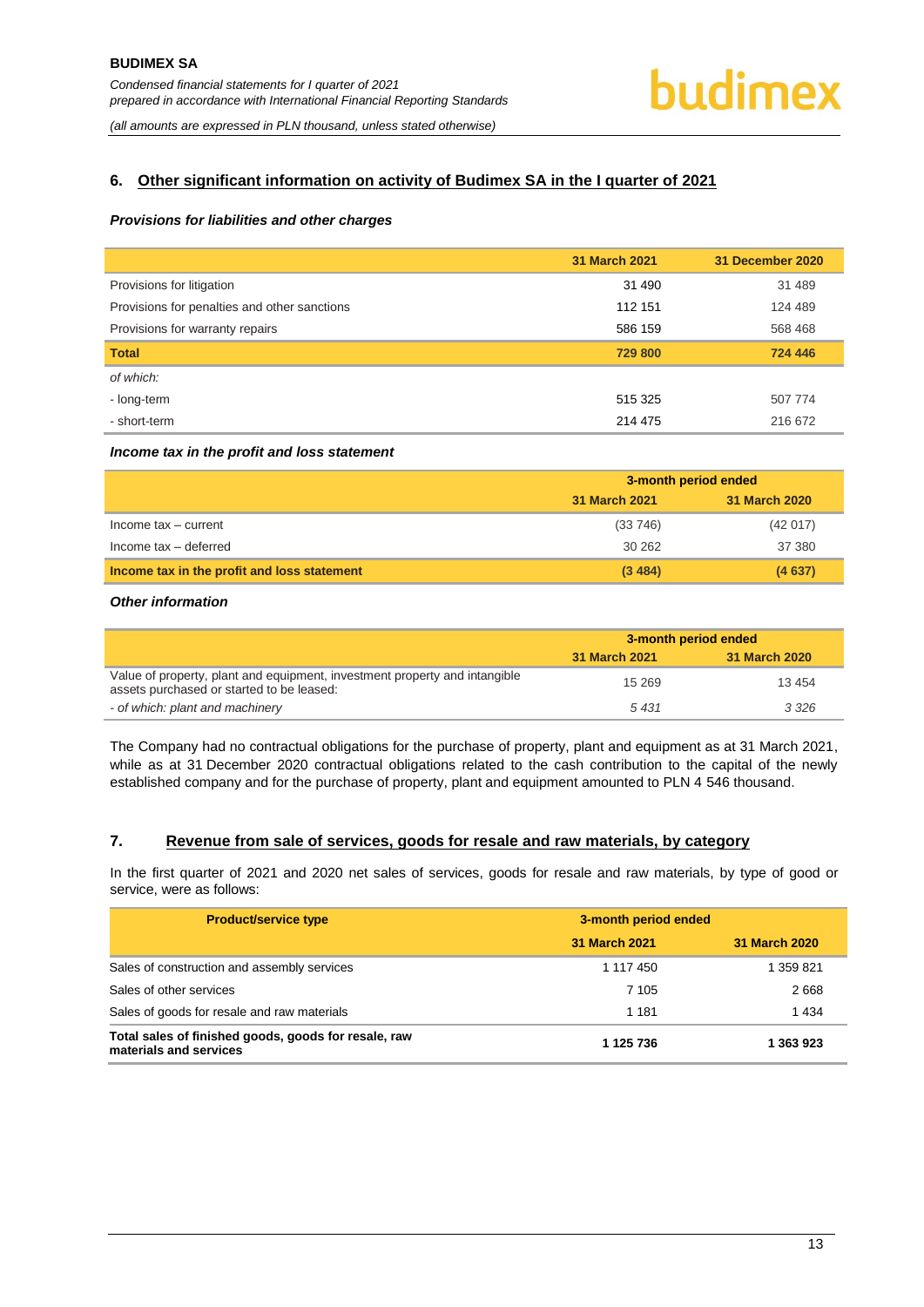In the first quarter of 2021 and 2020 net sales of services, goods for resale and raw materials, by geographical area, were as follows:

| <b>Region</b>                                                                  | 3-month period ended |               |  |
|--------------------------------------------------------------------------------|----------------------|---------------|--|
|                                                                                | 31 March 2021        | 31 March 2020 |  |
| Poland                                                                         | 1 058 284            | 1 279 121     |  |
| Germany                                                                        | 47 309               | 44 821        |  |
| Other EU countries                                                             | 20 143               | 39 981        |  |
| Total sales of finished goods, goods for resale, raw<br>materials and services | 1 125 736            | 1 363 923     |  |

In the first quarter of 2021 and 2020 net sales of services, goods for resale and raw materials by type of construction was as follows:

| <b>Type of construction</b>                                                    | 3-month period ended |               |  |
|--------------------------------------------------------------------------------|----------------------|---------------|--|
|                                                                                | 31 March 2021        | 31 March 2020 |  |
| Land-engineering                                                               | 383 305              | 552 893       |  |
| Railway                                                                        | 264 040              | 272 771       |  |
| General construction, of which:                                                | 470 105              | 534 157       |  |
| - non-residential                                                              | 362 823              | 380 655       |  |
| - residential                                                                  | 107282               | 153 502       |  |
| Other                                                                          | 8 2 8 6              | 4 102         |  |
| Total sales of finished goods, goods for resale, raw<br>materials and services | 1 1 2 5 7 3 6        | 1 363 923     |  |

#### <span id="page-14-0"></span>**8. Related party transactions**

Transactions with related parties made in the first quarter of 2021 and in the first quarter of 2020 and unsettled balances of receivables and liabilities as at 31 March 2021 and 31 December 2020 are presented in the tables below.

Transactions are made on an arm's length basis.

|                                                             | <b>Receivables</b>   |                  | <b>Liabilities</b> |                  |
|-------------------------------------------------------------|----------------------|------------------|--------------------|------------------|
|                                                             | <b>31 March 2021</b> | 31 December 2020 | 31 March 2021      | 31 December 2020 |
| Parent Company and related parties<br>(the Ferrovial Group) |                      | 1864             | 26 194             | 25 281           |
| Subsidiary companies                                        | 147 248              | 247 026          | 7 1 7 6            | 20 736           |
| Associates                                                  | 48                   | 48               | 3                  |                  |
| Jointly controlled entities                                 | -531                 | 1570             | 711                | 709              |
| Other related parties* - other                              | 6                    | 11 005           | 18                 |                  |
| Total                                                       | 148 833              | 261 513          | 34 102             | 46 727           |

|                                                             | <b>Loans granted</b> |                  | Loans taken out |                  |
|-------------------------------------------------------------|----------------------|------------------|-----------------|------------------|
|                                                             | <b>31 March 2021</b> | 31 December 2020 | 31 March 2021   | 31 December 2020 |
| Parent Company and related parties<br>(the Ferrovial Group) |                      |                  |                 |                  |
| Subsidiary companies                                        | 17788                | 1 7 7 3          |                 |                  |
| Associates                                                  | $\blacksquare$       | $\blacksquare$   |                 | -                |
| <b>Total</b>                                                | 17 788               | 1 773            |                 |                  |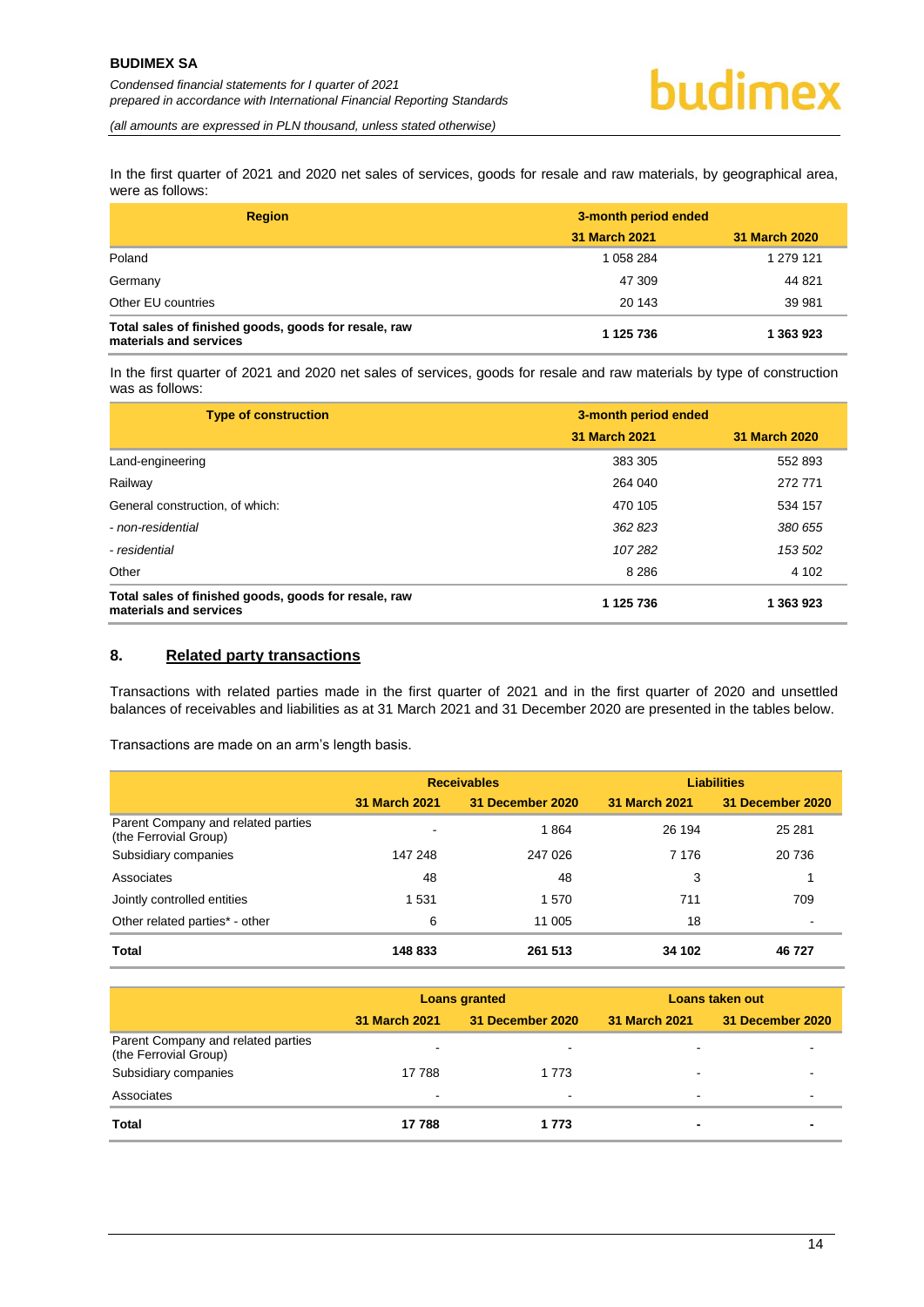*Condensed financial statements for I quarter of 2021 prepared in accordance with International Financial Reporting Standards*

## uudimex

*(all amounts are expressed in PLN thousand, unless stated otherwise)*

|                                                             | Sales of finished goods and services<br>and other operating income<br>3-month period ended 31 March |         | <b>Purchase of finished goods and services</b><br>and other operating expenses<br>3-month period ended 31 March |          |
|-------------------------------------------------------------|-----------------------------------------------------------------------------------------------------|---------|-----------------------------------------------------------------------------------------------------------------|----------|
|                                                             | 2021                                                                                                | 2020    | 2021                                                                                                            | 2020     |
| Parent Company and related parties<br>(the Ferrovial Group) | 15                                                                                                  |         | (6013)                                                                                                          | (6947)   |
| Subsidiary companies                                        | 221 712                                                                                             | 167 092 | (11641)                                                                                                         | (23 218) |
| Associates                                                  |                                                                                                     |         | (134)                                                                                                           | (168)    |
| Jointly controlled entities                                 | 100                                                                                                 | 136     |                                                                                                                 |          |
| Other related entities - other                              |                                                                                                     |         | (44)                                                                                                            |          |
| Other related entities - through key<br>personnel*          |                                                                                                     | ۰       |                                                                                                                 | (200)    |
| Total                                                       | 221827                                                                                              | 167 228 | (17832)                                                                                                         | (30 533) |

|                                                             | <b>Finance income</b><br>3-month period ended 31 March |           | <b>Finance costs</b><br>3-month period ended 31 March |      |
|-------------------------------------------------------------|--------------------------------------------------------|-----------|-------------------------------------------------------|------|
|                                                             | 2021                                                   | 2020      | 2021                                                  | 2020 |
| Parent Company and related parties<br>(the Ferrovial Group) | $\overline{\phantom{0}}$                               | -         |                                                       |      |
| Subsidiary companies                                        | 187 280                                                | 3 2 1 5   |                                                       |      |
| Associates                                                  | $\blacksquare$                                         | $\,$ $\,$ | $\overline{\phantom{0}}$                              |      |
| Total                                                       | 187 280                                                | 3 2 1 5   |                                                       |      |

\*) Other related parties comprise also entities on which the key management person of the Company or his close relative exercises significant influence.

#### <span id="page-15-0"></span>**9. Description of significant achievements or failures of Budimex SA in the I quarter of 2021, key events concerning the Company's operations and significant events after 31 March 2021**

Despite the decline in sales revenues, the operating profitability of Budimex SA in the first quarter of 2021 was noticeably better than in the corresponding period of the previous year. The improvement was primarily due to good profitability of railway contracts, as well as better result on other operating activity. The decrease in sales revenues was driven by less favorable weather conditions during the winter season and a growing share of recently signed road contracts carried out in the design and build formula. In the initial phase of such contracts, the generated sales revenues are low due to the ongoing design work.

The company puts effort to maintain high value of the order portfolio in railway, road, buildings and energy sectors, which guarantees optimal use of production capacity in the coming quarters. During the first three months of 2021, Budimex SA signed new contracts with a total value of nearly PLN 1 billion. Additionally, the value of tenders where the Company placed the lowest bid or tenders where company's offer is rated the highest by the Investor is over PLN 3 billion.

Information on the most important contracts signed by the Company or those where the offer of the Company was rated the highest was disclosed in the form of current reports published on the Budimex website.

At the end of the first quarter of 2021, the Company's cash position noticed further improvement compared to the end of 2020, which resulted in a recommendation to pay dividend. The current level of cash secures ongoing operating and investment activities. In order to maintain the robust condition and financial liquidity of subcontractors and suppliers, advance payments are still offered for the services and materials.

The ongoing state of epidemic in Poland did not have a significant impact on the Company's financial parameters for the first quarter of 2021. The threat related to the spreading of the coronavirus is actively managed, inter alia, by the introduction of possibility of telework, providing disinfection measures for employees or reorganization of the office space to ensure compliance with the recommendations of the Main Sanitary Inspectorate. Additionally, employee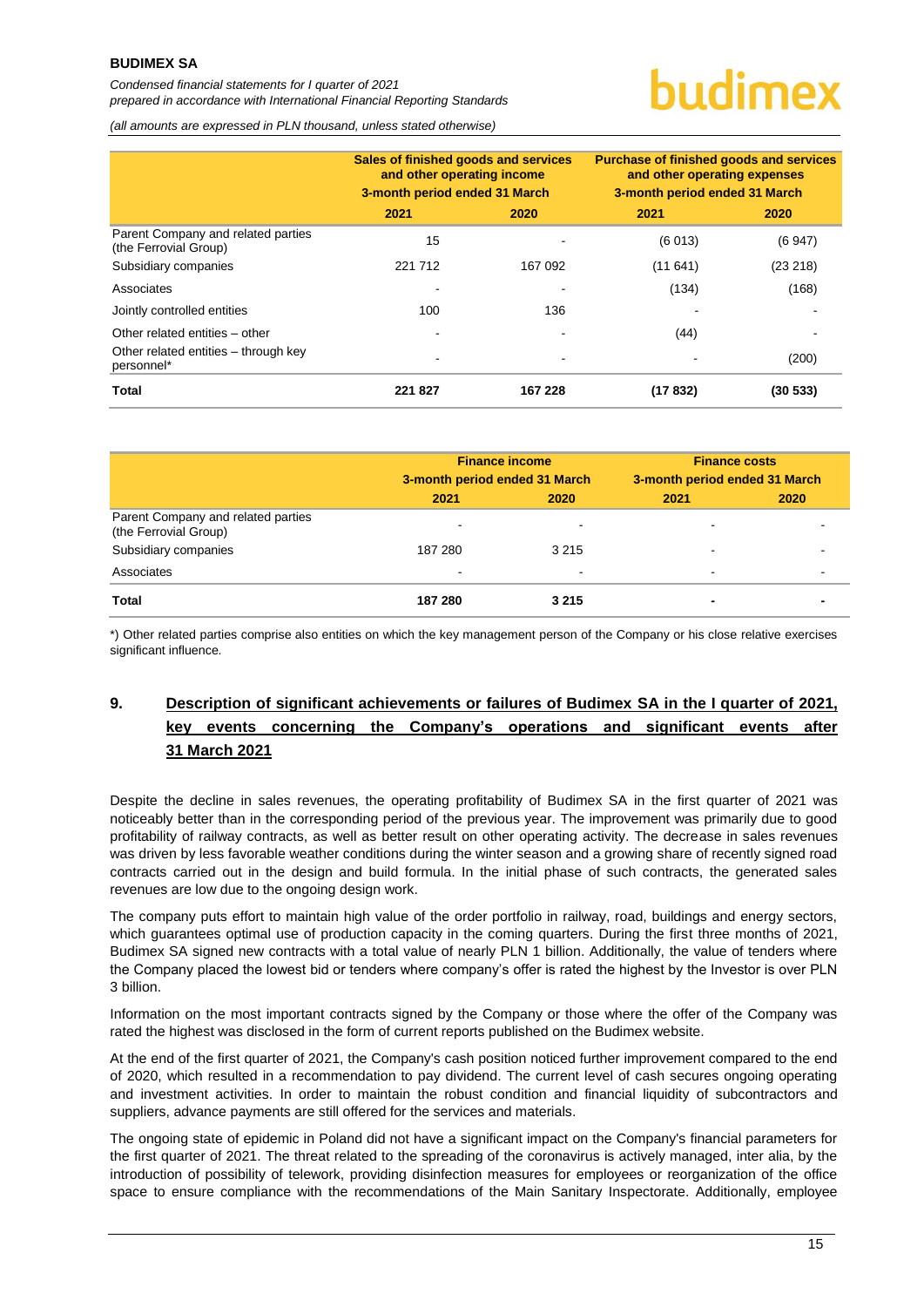*(all amounts are expressed in PLN thousand, unless stated otherwise)*

testing is carried out on a regular basis to minimize the risk of further infections. The company also declares its readiness to organize vaccinations as an employer.

Until the moment of preparation of these financial statements, coronavirus outbreak did not have a significant impact on the Company's operating activity.

In the period from 31 March 2021 to the date of preparation of these condensed financial statements no other significant events took place.

#### *Planned sale of shares in Budimex Nieruchomości Sp. z o.o.*

On 22 February 2021, Budimex SA concluded a conditional agreement for the sale of all shares in the subsidiary Budimex Nieruchomości Sp. z o.o., with the buyer CP Developer S.a.r.l.

The subject of the sale are 1 314 666 shares with a nominal value of PLN 500 each, constituting 100% of the share capital of Budimex Nieruchomości Sp. z o.o., entitling to 100% of votes at the company's Shareholders' Meeting. The book value of the shares in Budimex's accounting books is PLN 717 519 thousand. Therefore, from the day of concluding this conditional sale agreement, the Company started to present the shares held in Budimex Nieruchomości Sp. z o.o. as fixed assets held for sale in accordance with the principles resulting from IFRS 5, as it concluded that this was the moment when all the conditions for such classification were met. Thus, as at 31 March 2021, the shares in Budimex Nieruchomości Sp. z o.o. were presented as non-current assets held for sale.

On 29 March 2021, the President of the Office of Competition and Consumer Protection consented to the concentration by way of acquisition of shares. The condition precedent to the transaction is that the buyer has documented the provision of financing for the acquisition of shares, which should be done by the buyer by 13 May 2021 at the latest. 14 May 2021 was set as transaction closing date. More details of the planned transaction are described in current reports no. 13/2021, 24/2021 and 38/2021, posted on the Company's website.

As at the date of reclassification to non-current assets held for sale, the Company measured the shares at the lower of the carrying amount of the shares or the fair value of the shares less costs to sell. As the expected sale price of the shares is much higher than the carrying amount of the shares, and the costs to sell are insignificant given the total value of the transaction, the carrying amount was lower. Thus, the Company did not recognize any impairment losses on shares held in Budimex Nieruchomości Sp. z o.o., also on 31 March 2021.

#### <span id="page-16-0"></span>**10. Proceedings pending as at 31 March 2021 before court, competent arbitration body or any public administration authority**

The total value of legal proceedings pending in respect of liabilities and receivables as at 31 March 2021 was PLN 671 540 thousand. Excess of the value of proceedings against Budimex SA over proceedings relating to claims of the Company amounted to PLN 29 712 thousand.

On the basis of the information at hand, the total value of legal proceedings pending in respect of liabilities of Budimex SA as at 31 March 2021 was PLN 350 626 thousand. The proceedings pending in respect of Budimex SA relate to the operating activities of the Company.

The largest item in terms of the value of the dispute was the lawsuit against Budimex SA and Ferrovial Agroman SA in Madrid, members of the consortium related to implementation of the contract "Construction of the new premises for the Silesian Museum in Katowice" concluded on 7 June 2011, filed on 24 July 2017 by the claimant – the Silesian Museum in Katowice. The Claimant requests that the Defendants are either condemned in solidum to pay the amount of PLN 122 758 thousand plus statutory interest from the date the lawsuit was filed for improper performance of the obligation under the Contract, either alternatively the court adjudges the claim for decreasing the price by PLN 34 675 thousand as the reimbursement of part of the remuneration, which was wrongly paid in Claimant's opinion. Article 471 of the Civil Code was specified as the grounds for pursuing the main claim, and the provisions on statutory warranty were specified for the alternative claim.

In the opinion of the Management Board of Budimex SA the claims in the lawsuit are groundless. The irregularities, which in the Claimant's opinion constitute actual grounds of the claims, provided that these do exist, do not result from actions or omissions of the consortium. Moreover, proper performance of the building by the consortium was confirmed by the Claimant issuing the Work Acceptance Certificate and Implementation Certificate for the Silesian Museum building in Katowice. The Management Board assesses that the provisions for warranty repairs recognised beforehand fully cover the risks related to contract implementation. Budimex SA filed its response to the claim on 31 October 2017 and supplemented it in January 2018. The court successfully delivered a copy of the claim to Ferrovial Agroman SA on 21 September 2018. Ferrovial Agroman SA filed a reply to the statement of claim on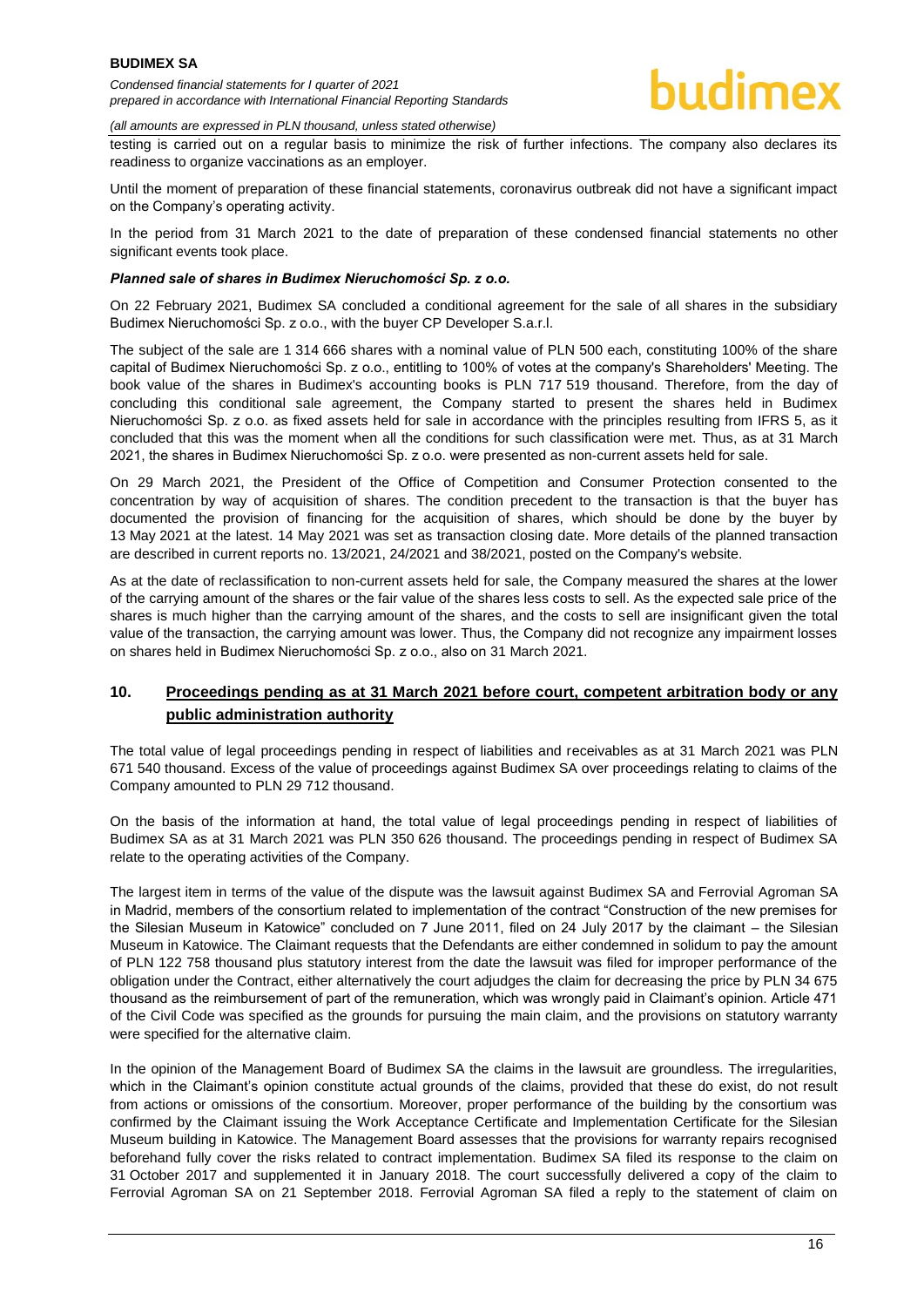#### *Condensed financial statements for I quarter of 2021 prepared in accordance with International Financial Reporting Standards*

#### *(all amounts are expressed in PLN thousand, unless stated otherwise)*

22 October 2018. The first hearing took place on 11 March 2019, during which the court obliged the parties to pay an advance towards the remuneration of the research institute which will prepare an opinion on the case. As at the date of the report, the date of the next hearing is not known.

Another significant case concerns a request for arbitration submitted by Steinmüller Babcock Environment GmbH ("Steinmüller") to the Secretariat of the International Court of Arbitration at the International Chamber of Commerce in Paris on 20 December 2019. The application is based on the allegations of breach by Budimex SA of the consortium agreement concluded between Budimex SA and Steinmüller in connection with the joint performance of construction works regarding the public procurement under the name "Construction of a new heat and power plant in Vilnius - Lot 1" for JSC "Vilniaus kogeneracine jegaine" with its seat in Vilnius (Lithuania) and includes a request that the adjudicating panel establish intra-consortium liability of Budimex SA towards the claimant for any damage or claims that arose (or may arise) as a result of alleged delayed or improper performance by Budimex SA of its scope of work for which the consortium may be liable. For the purposes of the arbitration proceedings, Steinmüller determined the value of its claims at EUR 25 million, i.e. PLN 105 875 thousand.

In the opinion of the Management Board of Budimex SA, the claims covered by the Request for Arbitration are groundless and, above all, premature. The consortium submitted a number of claims to the contract engineer for an extension of the time for completion of the works, for reasons both beyond the control of the parties to the contract and dependent solely on the contracting authority.

In response, on 28 February 2020 Budimex SA submitted a response to the request for arbitration along with counterclaims against Steinmüller. Budimex SA demands that the adjudicating panel dismisses Steinmüller's claims entirely as unfounded, and also presented counterclaims against Steinmüller, in particular for a recognition that the delays in the performance of the construction works are due to reasons attributable to Steinmüller. The estimated value of mutual claims of Budimex SA against Steinmüller was determined at EUR 26 537 thousand, i.e. PLN 114 904 thousand.

On 27 May 2020 the parties and the adjudicating panel signed the act of mission. According to the agreed procedure schedule. Steinmüller filed a Statement of Claim on 18 December 2020. At the joint request of the parties, on 19 February 2021 the adjudicating panel agreed to modify the procedure schedule by postponing the dates of the various activities by approximately 6 months. As a result of this modification, Budimex SA should file a Statement of Defence and Counterclaim by 29 October 2021 and the hearing should take place between February and April 2023.

Another legal proceedings with a material value relate to the claim filed on 5 March 2008 by Miejskie Wodociągi I Kanalizacja w Bydgoszczy Sp. z o.o. requesting that the amount of PLN 25 252 thousand be awarded jointly and severally against the consortium to which the Budimex SA and Budimex Dromex SA belonged. The claim relates to the replacement of contractor costs incurred by the investor when the consortium rescinded the contract. The Budimex Group's share in consortium was 90%, therefore the value of the claim for which Budimex SA is liable is PLN 22 727 thousand. On 12 July 2017, the court of the first instance awarded against Budimex SA only the amount of PLN 22 thousand (towards reimbursement of the costs of expert opinions commissioned by the claimant), and dismissed the claim in its entirety. An appeal against the judgment was filed both by the claimant (against the entire judgment) and the defendant (against a part of the judgement – i.e. the amount of PLN 22 thousand). Currently, the parties await setting the date for the hearing before the court of the second instance.

As at the date of this report, the final outcome of the remaining proceedings is not known. For all legal proceedings which – according to the Company – may finish in an unfavourable way, provisions were recognised in the amount that takes into account the risk estimated by the Company.

The total value of legal proceedings pending in respect of claims of Budimex SA amounted to PLN 320 914 thousand as at 31 March 2021. Apart from the above described case brought by Budimex SA against Steinmüller Babcock Environment GmbH, the remaining proceedings relate mainly to the recovery of overdue receivables from business partners and to additional claims in respect of the construction work performed. As at the date of this report, the final outcome of the proceedings is not known.